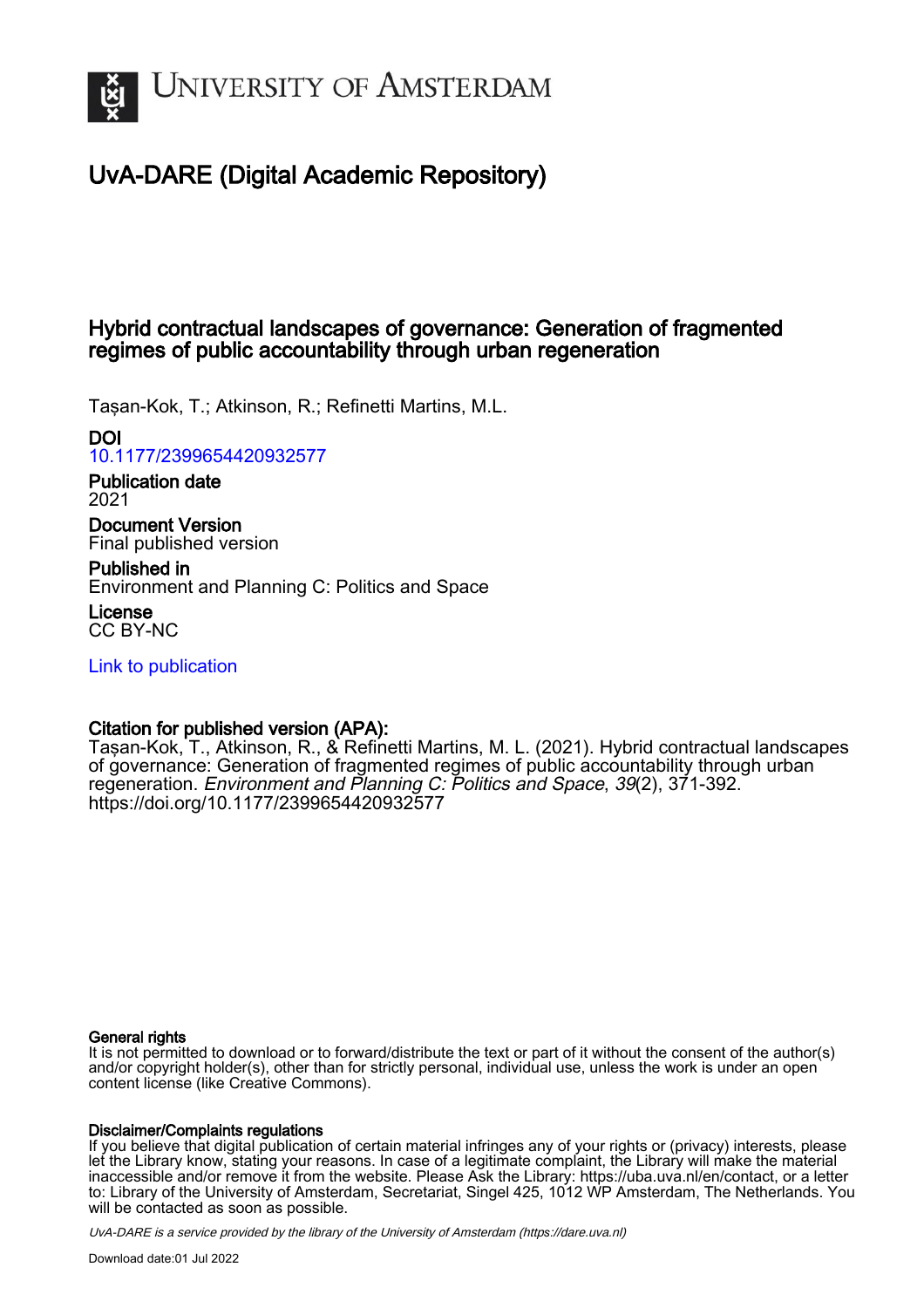

### Tuna Tas¸an-Kok

Department of Human Geography, Planning and International Development, Faculty of Social and Behavioural Sciences, University of Amsterdam, Amsterdam, the Netherlands

### Rob Atkinson

Department of Geography and Environmental Management, University of the West of England, Bristol, UK

#### Maria Lucia Refinetti Martins<sup>®</sup>

Faculty of Architecture and Planning, University of São Paulo, Sao Paolo, Brazil

#### Abstract

In this article we explore the idea of public accountability in the contemporary entrepreneurial governance of cities, which are influenced by market dependency and private sector involvement. We specifically focus on the fragmentation of public accountability through hybrid contractual landscapes of governance, in which the public and private sector actors interactively produce a diversity of instruments to ensure performance in service. This is in sharp contrast to the traditional vague norms and values appealed to by urban planning institutions, to safeguard the public interest. We argue that within these complex contractual governance environments public accountability is produced by public and private sector actors, through highly diverse sets of contractual relations and diverse control instruments that define responsibilities of diverse actors who are involved in a project within a market-dependent planning and policy making environment, which contains context-specific characteristics set by the specific rules of public-private collaboration. These complexities mean public accountability has become fragmented and largely

Corresponding author:

Tuna Taşan-Kok, Department of Human Geography, Planning and International Development, Faculty of Social and Behavioural Sciences, University of Amsterdam, Amsterdam, the Netherlands. Email: [m.t.tasankok@uva.nl](mailto:m.t.tasankok@uva.nl)

Article **Article Article Article Politics** and Space

EPC: Politics and Space 2021, Vol. 39(2) 371–392 (c) The Author(s) 2020  $\circledcirc$   $\circledcirc$ 

Article reuse guidelines: [sagepub.com/journals-permissions](http://uk.sagepub.com/en-gb/journals-permissions) [DOI: 10.1177/2399654420932577](http://dx.doi.org/10.1177/2399654420932577) <journals.sagepub.com/home/epc>

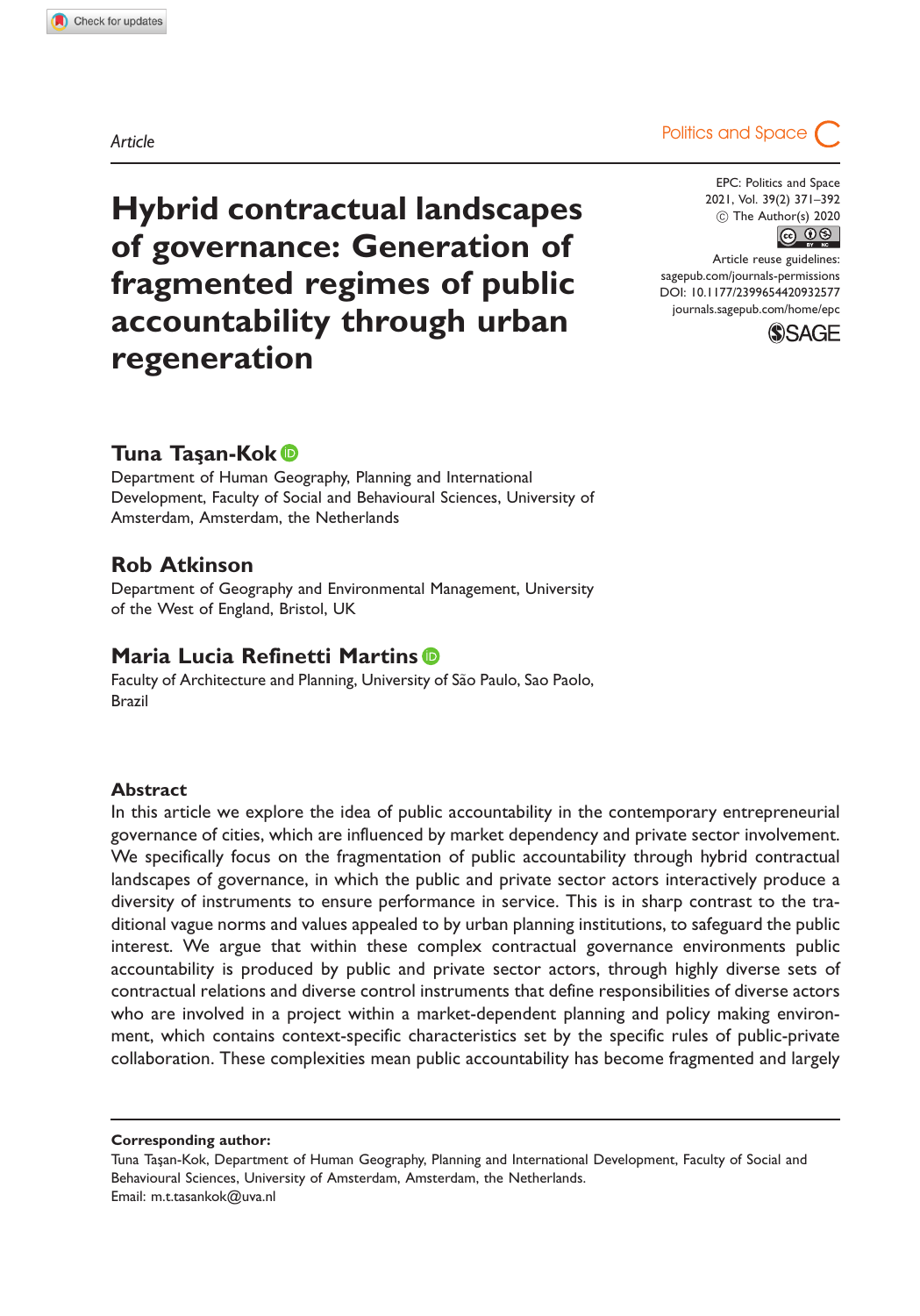reduced to performance control. Moreover, our understanding of contractual urban governance remains vague and unclear due to very limited empirical studies focusing on the actual technologies of contractual urban development. By deciphering the complex hybrid landscapes of contractual governance, with comparative empirical evidence from The Netherlands, UK and Brazil, we demonstrate how public accountability is assuming a more 'contractual' and unpredictable meaning in policy and plan implementation process.

#### Keywords

Hybrid regulatory landscapes, institutional complexity, accountability regimes, public accountability, control instruments, contracts

#### Introduction

In recent years complex individualized 'governmentalities' have emerged that characterise the current phase of late capitalism through their assemblage of technologies, routines and modes of conduct (Peck, 2013). This is particularly the case with property-led urban regeneration, which is increasingly dependent on contractual arrangements between public and private sector actors. In this context planning has increasingly assumed the form of a complex collection of contracts seeking to regulate urban development dominated by publicprivate partnerships, outsourcing of government functions, or privatization (Forrer et al., 2010). This form of planning characterises a specific type of urban development, and creates contractual landscapes, which contain complex regimes of accountability (Taşan-Kok et al., 2019a; Dubnick, 2010) in which public and private stakeholders are connected through contractual rules (clauses, statutory regulations, penalties, sanctions or incentives, etc). With these in mind, and as a response to growing literature on decreasing perceived responsibility and accountability of the public sector in this form of urban planning, this article develops a new conceptual framework to understand the public accountability mechanisms accommodated in dynamic, hybrid contractual landscapes of governance by asking how the meaning of public accountability changes in this complex regulatory environment; and whether, and to what extent public accountability 'disappears' in such planning processes? While seeking answers to these questions we also illustrate the *contemporary forms of public accountability* in property-led urban regeneration projects on the basis of our research findings.

One cannot simply 'read off' the specific forms public accountability takes due to the enormous diversity of associated regulatory arrangements. These changes are redefining the nature of accountability, which takes on a more contractual, complex, and fragmented form. Fragmentation here refers to the *institutional complexity* caused by the increasingly diverse types of actors (organisations) involved in contemporary urban development, or as Pattberg et al. (2014: 5) put it, the 'proliferation, specialization and diversification of institutions, actorconstellations, norms and discourses active in an issue-area'. These regulatory activities accommodate equally complex regimes of accountability, which are difficult to follow, analyse, conceptualise and evaluate. Aiming to fill this gap, we meticulously studied the complex contractual forms of accountability regimes in diverse governance systems, which not only enabled us to establish the theoretical foundations of '*hybrid contractual landscapes of governance*' but also to decipher the nature of the transformation of public accountability in urban planning.

The existing literature recognises that these contractual forms of urban development, created by private sector involvement, diminishes the public sector's accountability to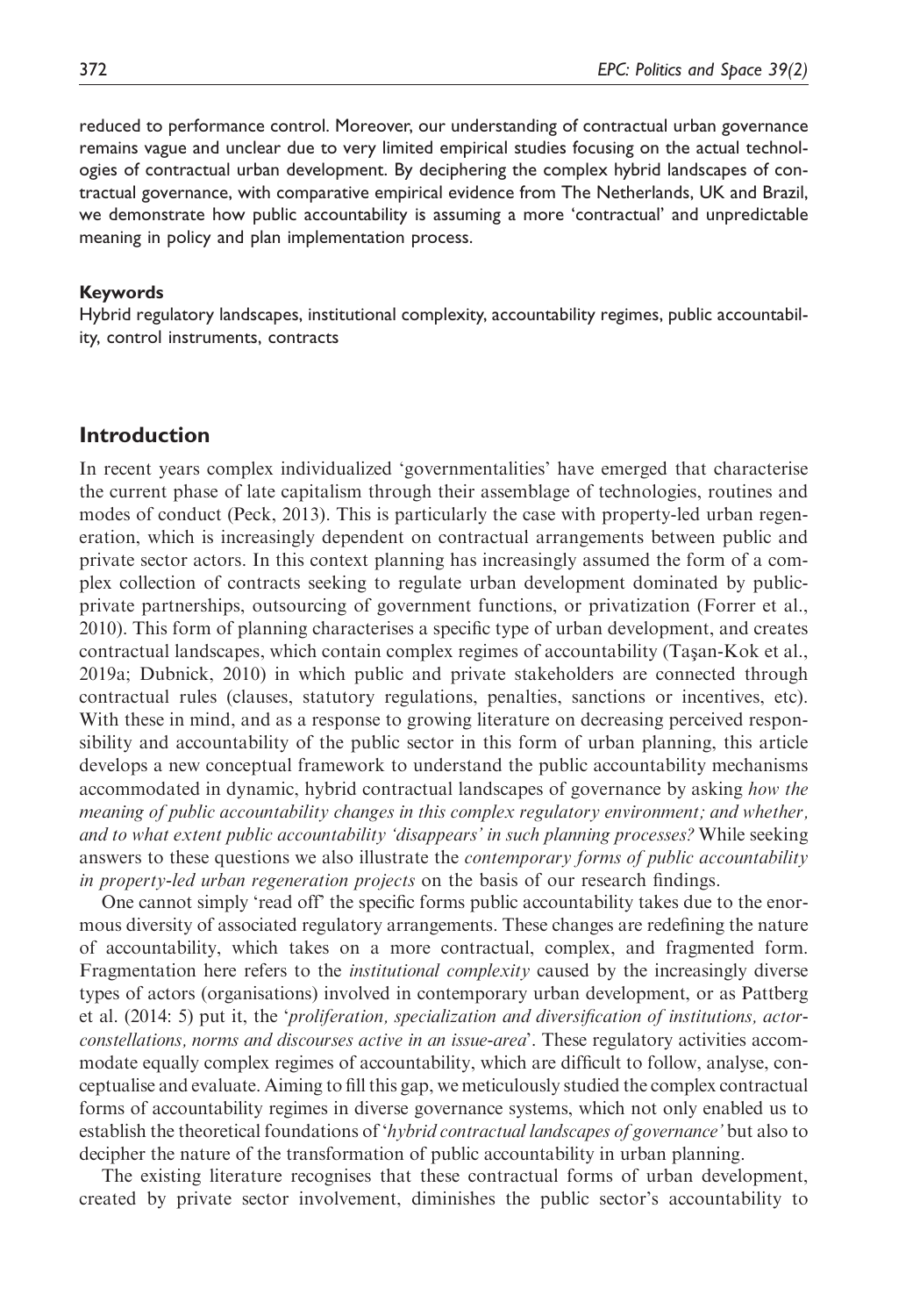urban residents (Healey, 2006; Raco, 2014). However, understanding of this process remains vague and unclear. Our study untangles the dynamics of contractual governance in urban regeneration across a range of different contexts. The complex web of relations accommodated in these projects are produced by a diversity of relations, actors and funds, and controlled through a variety of legal instruments. Each urban regeneration project contains complex networks of relations, which the planning system seeks to accommodate through different zoning and planning mechanisms. In this complex governance environment, public responsibilities are unclear as they are delegated to diverse parties at diverse scales, and standardized bureaucratic routines no longer function.

We conceptualize the phenomenon of complex *hybrid contractual landscapes* formed by these fragmented regimes of accountability. An accountability regime refers to the collection of rules and regulations, which we call 'pockets of micro-regulation', that constitute responsibilities and liabilities for each involved actor (public or private organisations, NGOs, individuals, etc) in an urban project. We argue that fragmented accountability regimes are produced by bundles of contractual relations which define the responsibilities of diverse actors within a market-dependent planning environment. In simple terms, each accountability regime creates and uses specific control instruments to bind parties together, which cannot be standardised. We draw on several sources of information including interviews, contracts and desk-research that resulted in institutional mapping, discourse and contract analysis conducted for a larger research project that aimed to investigate contractual governance in Brazil, the Netherlands and the UK. Studying three different institutional frameworks, we show how these hybrid contractual landscapes create new institutional complexities in the governance and planning of contemporary cities. Although the consequences of these accountability regimes vary in different governance contexts, we show in this article that creating regulatory instruments that attempt to hold those involved accountable at multiple scales of governance makes overall public accountability difficult to enforce. Thus, as argued by Poulsen (2009), while public accountability does not entirely 'disappear', it creates the co-existence of competing, and arguably irreconcilable, modes of governance and contradictory interpretations of administrative accountability. As we demonstrate, there is not a lack of legal mechanisms to hold (somebody) accountable in this form of planning. On the contrary, as demonstrated elsewhere (Taşan-Kok et al., 2019a) there is an increasing amount and diversity of accountability mechanisms codified in the contracts, increasing the complexity of the regulatory environment, making it 'difficult to see the forest for the trees'. Thus these fragmented accountability regimes are not only formed by the complex bundles of institutional relations, along with a diversity of regulatory control instruments, but they are also dependent on market conditions, which prevents production and reproduction of predictable and standardized accountability mechanisms.

Ironically, even though the public sector attempts to create concrete measures to 'control' private sector actions and remain accountable to citizens through concrete and operational forms of regulation, the overall meaning of public accountability becomes more opaque. This approach of ensuring public accountability through control instruments for private sector involvement appears to be indicative of what Verhaeghe (2012) refers to as the 'loss of norms and values in a wider society', generating different types of ethics based on codes and regulations including 'contract ethics'. In this regulatory environment it is difficult to have an overall view on responsibilities as each public-private collaboration seems to be obscured by a 'contractual wall of silence' and 'commercial confidentiality' on top of the complex web of relations and responsibilities defined by regimes of accountability. Accountability to the public, which traditionally is assumed to be based on transparency, has mutated into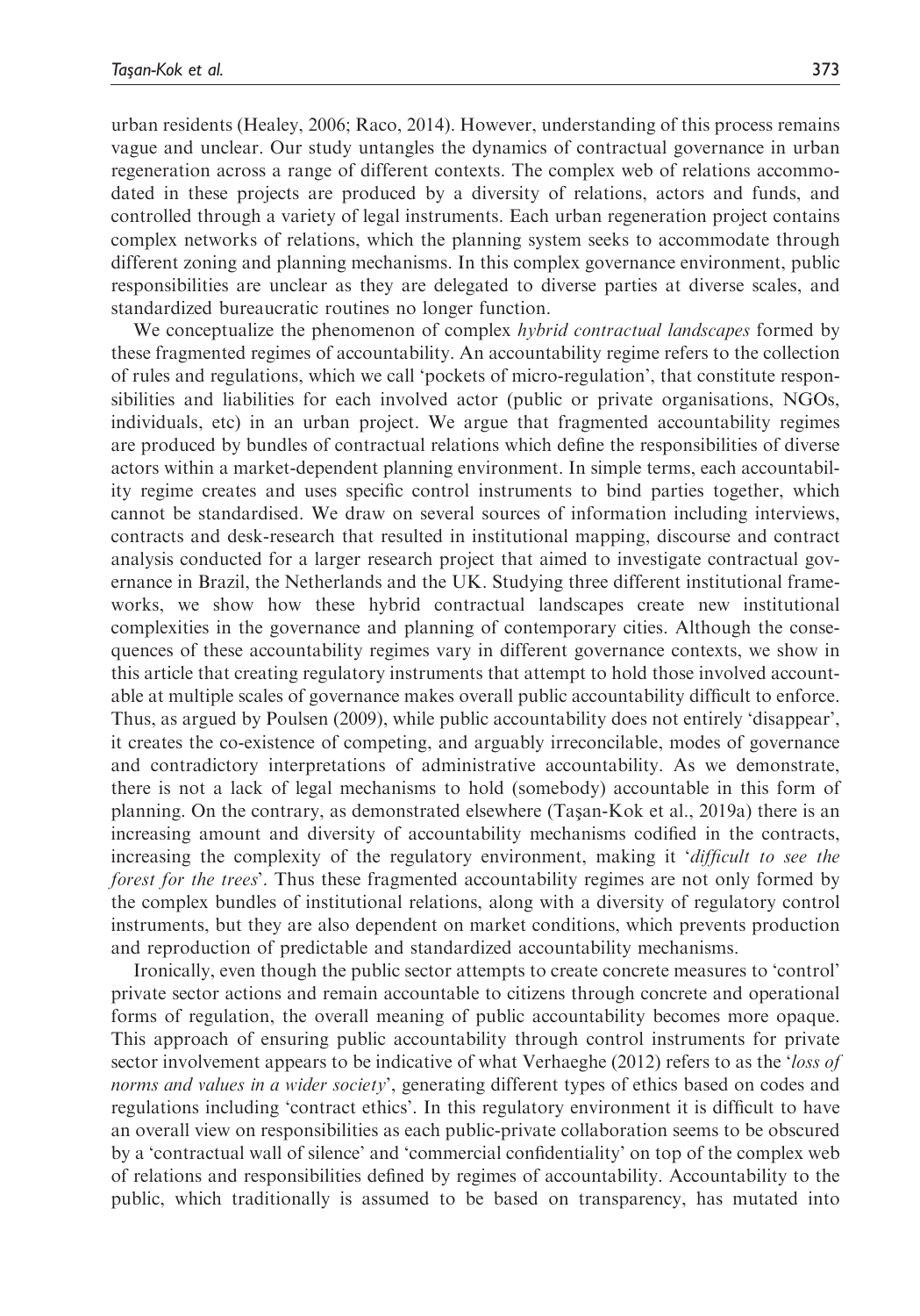mechanisms seeking to 'balance' commercial interests, privacy regulations and rules of control, rather than to guarantee and protect a wider public in this environment (Raco, 2013).

In the following section we first explore the idea of hybrid landscapes of governance before providing an analysis on the implications of the involvement of a diversity of actors and their mutual relations in creating regimes of accountability. We then focus on the actual forms taken by instruments of accountability developed and deployed to control different aspects of public and private cooperation through contracts. Finally, we illustrate how control instruments measure and regulate the performance of private sector involvement whilst simultaneously becoming accountability tools, albeit of a diverse and project-specific form, adding to the complexity of urban governance.

#### Analysing regimes of accountability in Brazil, the Netherlands and UK

#### **Context**

We collected and analysed data from nine cases from Amsterdam, Maastricht and Amersfoort in the Netherlands; Bristol, Gloucester, and Taunton in the UK; and São Paulo and Rio de Janeiro in Brazil.<sup>1</sup> In all countries, the regeneration projects had their own 'contextual logic' created by the prevailing political decision-making culture and planning traditions, leading to diverse approaches to accountability. We selected the cases that satisfy a set of criteria: Private sector partners play a significant role in the project; contracts are in place between public, private, and/or other types of actors; the project is significant for those involved but also for the wider area/city; the project is either well underway or completed; the project aims to achieve a mix of objectives – economic, social and environmental – that can be related to sustainable urban development; the area has existing or adjacent residents who have 'claims on the area' or are even part of the partnership, for instance by being represented on the governing board; and the project includes the use of a series of planning instruments that help achieve certain project outcomes.

In Brazil the types of 'contractual regeneration' projects we studied are a relatively recent phenomenon (Martins and Santos Pereira, 2019). The Public Private Partnership (PPP) Law was introduced in 2004, establishing the security conditions for private investment. Much of what the contracts establish is laid out in laws. The Consorted Urban Operation, for example, is defined by a national law (City Statute); its conditions and requirements are set in a Master Plan, which is a municipal regulation. The same applies to PPPs. This means that many of the rules and norms applied are based on Statutory Planning. In the selected cities São Paulo and Rio de Janeiro there were potentially significant opportunities to improve infrastructure and encourage various forms of economic development through private sector involvement in low-density, undervalued areas, close to areas of great real estate interest. They all proposed to promote social housing in these areas as part of urban regeneration. However, in terms of the overall projects the amount of social housing stayed marginal.

In the Netherlands there has always been – and probably always will be – a dialogue between public and private sector actors through formal and informal institutional ties, and urban planning has long been based on a regulated consensus-based model of planning. Contractual arrangements are part of plan-driven Dutch urban development tradition, but the nature of these partnerships with increased market dependency and private sector involvement has been changing. The Dutch private sector has been involved in contractual agreements through joint ventures, concessions, and private development (van den Hurk and Taşan-Kok, 2020). The selected projects reflected the transformation of Dutch urban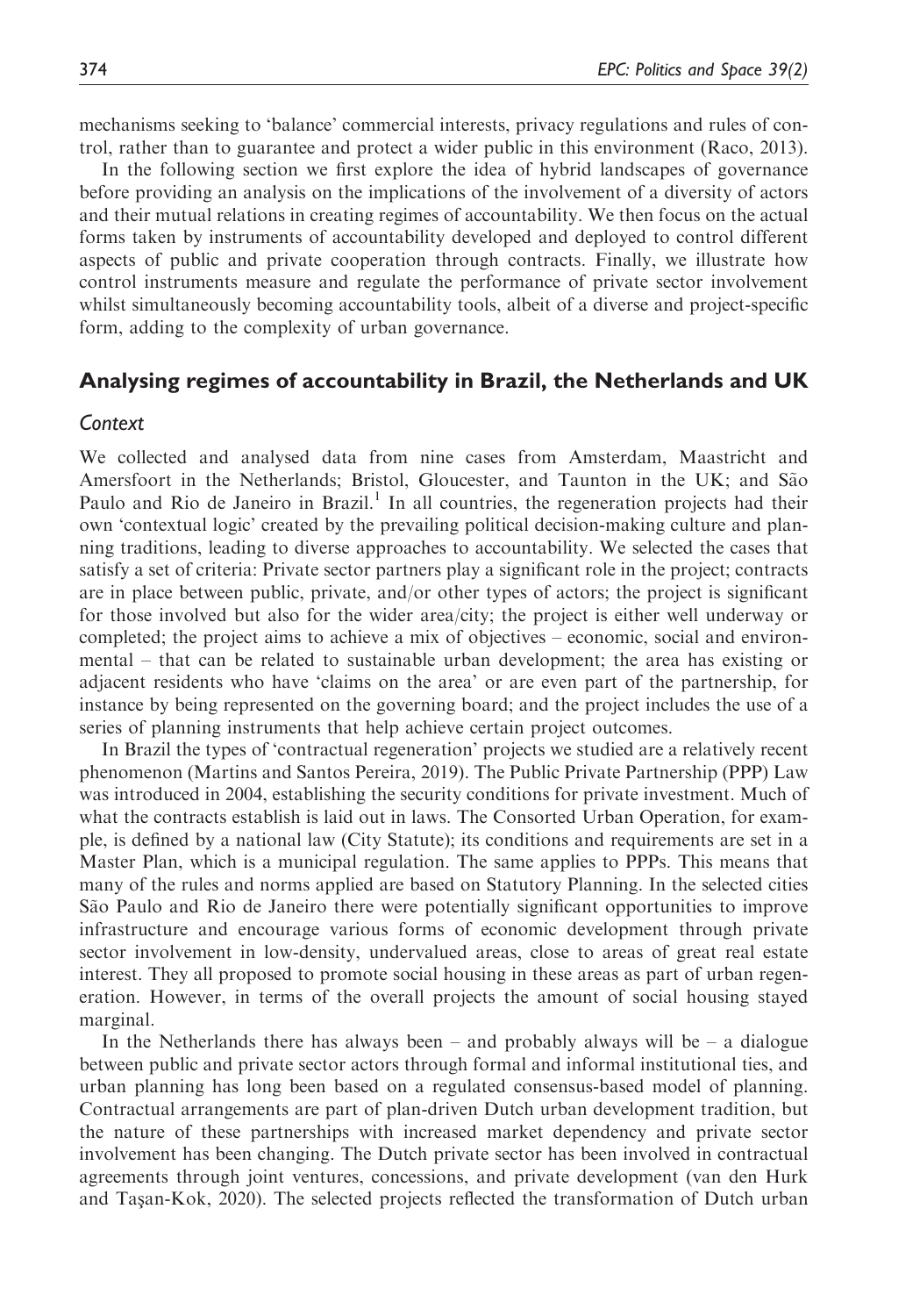governance through different periods of time and represent different periods in terms of contractual agreements, processes and accountability instruments. Particular relations between public and private sector actors were established in these periods in diverse forms of urban regeneration, regulated through private-law agreements (Tasan-Kok et al., 2019a). The Dutch planning model has been traditionally based on active land development, where the public sector provides (sells) private sector land ready for development, which creates continuous negotiation, dialogue and contractual relations. Diverse accountability mechanisms have always been part of urban regeneration contracts since the late-1980s.

In the UK the partnership approach has been firmly established since the early 1990s, indeed one might say this approach has become the standard *modus operandi*, of urban regeneration. Depending on the public authorities' intentions and the market conditions, the decision-making processes in the UK vary in terms of the attitudes of developers and investors towards the planning system. Planning agreements are set to regulate each project's special conditions, and legislation allows local authorities to request financial contributions by the developer to pay for infrastructure works that enable the development to go ahead (Tas¸an-Kok et al., 2019b). Private developers often renegotiate these agreements after contracts had been signed (Burgess et al., 2011). All three UK cases had been essentially 'abandoned' for a number of years and had few, if any residents, living there or adjacent to them. The Harbourside development is on a site previously used for port related activities in central Bristol, to the west of the city center. The development is for mixed use – housing, leisure/recreational and cultural facilities. The Quays site is located in part of the former docks in Gloucester. The development focused on the provision of retail, accommodation, and leisure activities. The Firepool project is viewed as a strategic employment site in Taunton; the development has a 'business focus' including creative knowledge-based industries as well as incorporating retail, leisure and housing. In addition, the creation of a highquality public realm is aimed for.

#### Research methods and data

Following an initial phase of desk research, we used a qualitative form of Social Network Analysis (SNA) to create institutional maps illustrating how the governance of contractual urban regeneration was institutionalised. The institutional maps highlighted the specific configuration of actors involved and resource interdependencies, channels for the exchange of resources, information, and knowledge in each project. However, the complex institutional maps are only illustrated through abstract figures in this article. In each country they revealed there were differences in the governance of private sector involvement in urban regeneration. By selecting case studies with similar backgrounds, location and characteristics, we aimed to understand the instrumentalisation of accountability measures. We analysed the details of the contractual documents structuring the involvement of the private sector in urban regeneration, and investigated the impacts of new meanings, forms and control instruments related to the public sector in the selected projects.

In total in-depth and semi-structured interviews were conducted (35 in the Netherlands; 30 in the UK; and 31 in Brazil) with public and private parties involved in contractual agreements. For this article information from 12 respondents has been used for direct reference, although we have used general knowledge accumulated from the above-mentioned interview data as well. Secondly, we analysed how public accountability is practiced in the three countries by using micro level content and discourse analysis. Our comparative methodology was based on observed similarities to explain common characteristics (of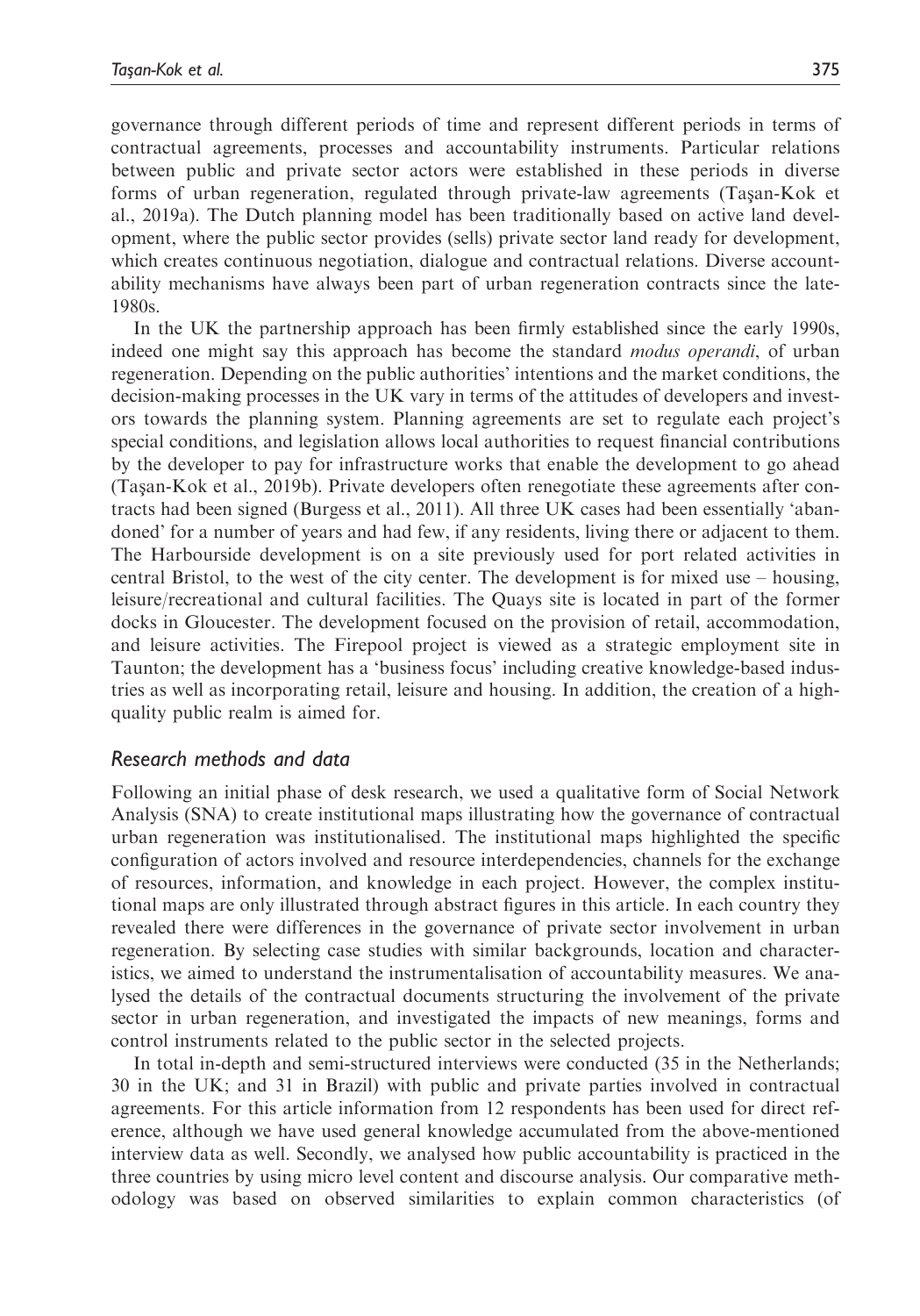complexifying governance of urban regeneration in three countries), which is defined by Pickvance (2001) as 'universalizing comparative analysis'.

Due to regulatory and planning system differences in three countries some differences exist in contractual governance of urban regeneration as explained above. There are also some similarities in the ways public sector authorities dealt with power hierarchies, and involvement of private sector companies through certain legal, contractual instruments, and those common trends were our point of departure for the next section.

#### Hybrid landscapes of contractual governance in urban regeneration

Along with the contemporary neoliberal forms of development of cities, complex new governmentalities have emerged, which Arts and Lagendijk (2009) characterise as new mentalities and acts of governing, involving more administrative tiers in policymaking. First, public administrations have developed increasingly multi-organisational, fragmented, and multi-scalar regulatory structures by downscaling government responsibilities and cooperating with market actors (Brenner, 2004; Swyngedouw et al., 2002). Secondly, in order to cope with the multi-scalar and multi-sectoral interconnectivity between increasingly complex arrays of actors and organisations, new technologies of governance are constantly created and deployed (Harvey, 1989; Moore et al., 2018), albeit often on an *ad hoc* basis. Therefore contracts, legal deeds and agreements become increasingly important instruments to regulate these relations.

The term 'hybrid contractual landscape' is used here to address a specific form of urban governance, which consists of '*pockets of micro regulation*'s (Tasan-Kok et al., 2019a), which define and contain accountability regimes (see Figure 2). What is common in all these 'pockets' is an evolving and often complex mix of regulatory landscapes and forms of privatisation. 'Hybrid' refers to the complex articulation of regulatory forms. More specifically, it addresses mixed, evolving and dynamic relations, bundled together through different regulatory instruments to address the individualized needs of property development. These dynamic multi-actor environments, resembling what Peck (2013) defines as 'hybrid neoliberal practices', containing bundles of project-specific, inter-institutional regulations and rules that aim at diverse scales of governance to control the responsibilities and actions of participating organisations (see Figure 1). These bundles are not only loaded with dense, overlapping institutional relationships containing contracting/formal links, funding channels, and lobbying/informal relationships, but also their density, form and contents change constantly in each project, creating fragmented and dynamic regimes of accountability.

How then, in these dynamic landscapes of governance, are public accountability mechanisms accommodated? Critiques of neoliberal meta-narratives are usually based on the macro-level economic, social and political drivers of change, and miss what Blanco et al. (2014, pp. 3130-3131) term the 'micro-level accounts of the messiness of local urban politics and practices'. We seek to shed some light on the impact of these 'messy local urban practices' in relation to the accountability of the public sector. Accountability is linked to a specific set of relationships created through obligations and requirements accepted by both public sector and private firm(s) in the form of a contract. It is based on 'technical apparatus of rules', focusing on control and consequence (Heidelberg, 2015). In hybrid contractual landscapes diverse forms of accountability are created through regulatory deals as a result of a complex and interactive form of negotiation, renegotiation and consensus building processes. They are formed by the co-production and interactive transformation of rules and regulations through contracts. In that sense, it brings to the public sphere a form of market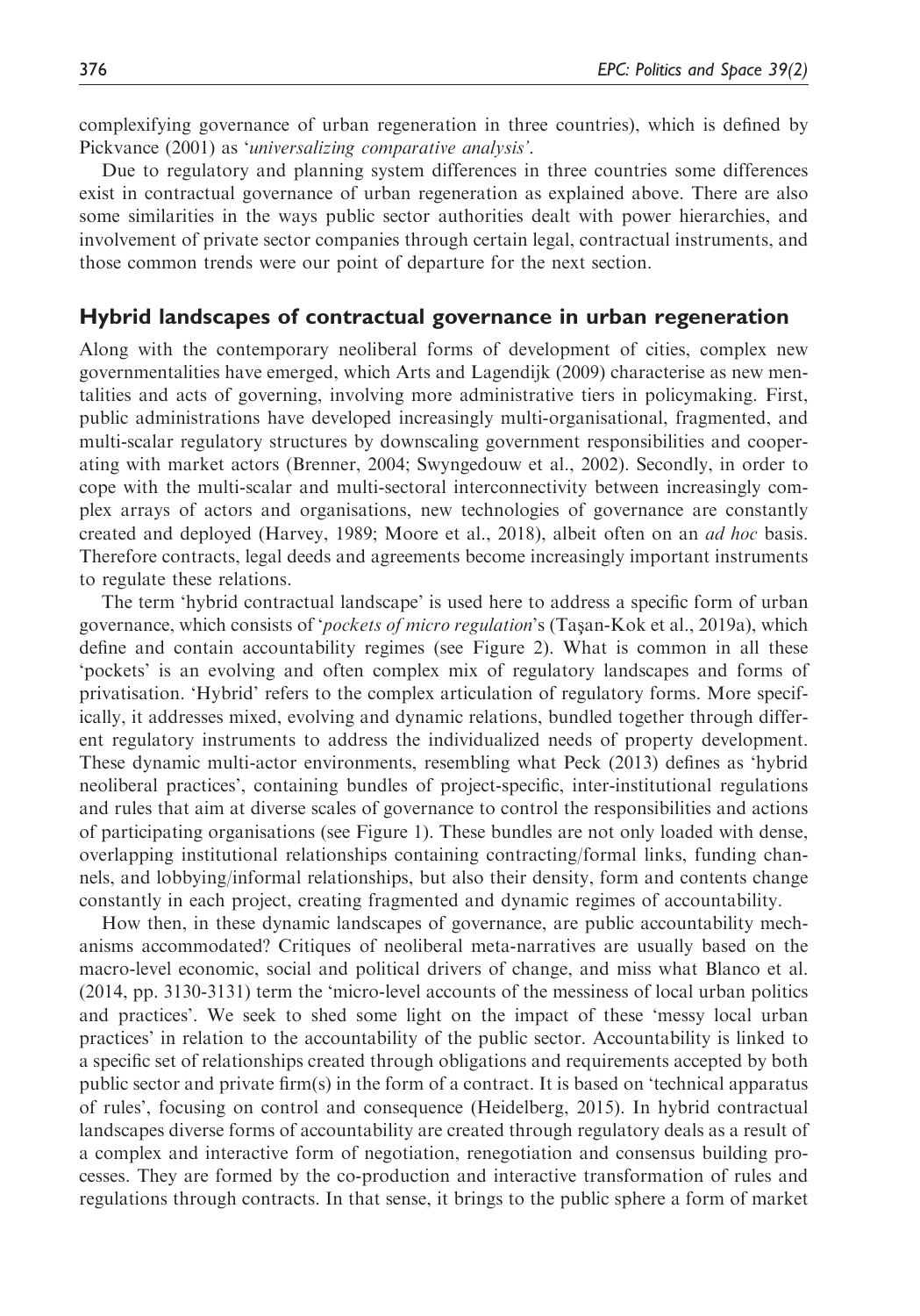

Figure 1. Accountability regime in a project.



Figure 2. Hybrid landscape of governance.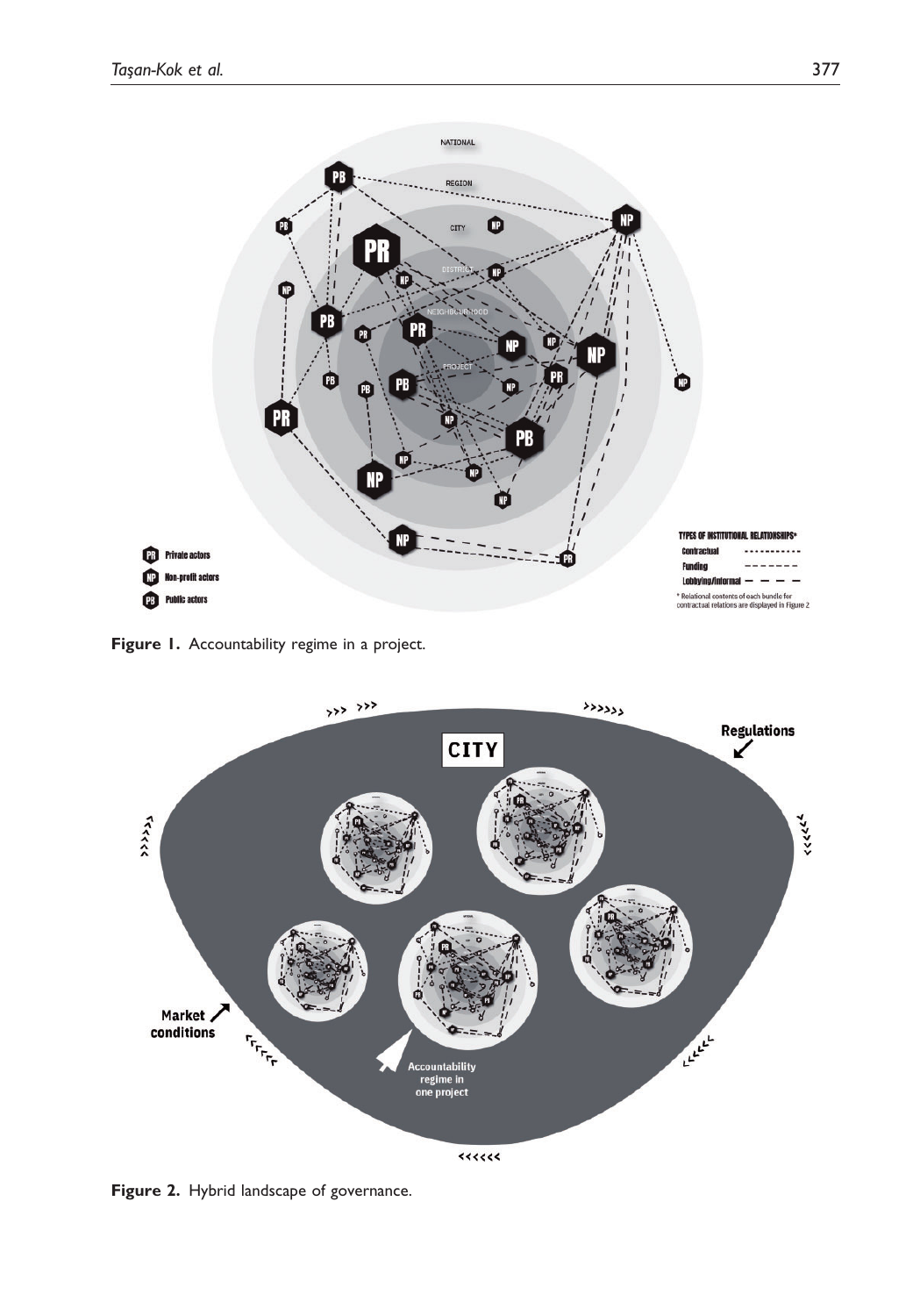rationality, in which the requirement of profit implicitly sets the fundamental rules of control during these negotiation processes.

In what follows we aim to show first of all, how, in this complex governance environment, bundles of contractual relations form accountability regimes, what these regulatory control instruments contain, and how they are affected by market conditions. We then focus on these instruments and investigate their nature. As we indicated, the boundaries of public and private sector roles and responsibilities are blurred due to the complexity and multi-scalar diversity of these instruments and relations. We then show how this complexity adds to the messiness of local policymaking practices, resulting in public accountability becoming opaquer on the one hand, and simultaneously more concrete and operational on the other, as the public sector searches for concrete measures to "control" private sector actions so as to remain accountable to citizens in an increasingly complex governance environment.

## Fragmented regimes of public accountability in hybrid contractual governance

Involvement of the private sector in the development of a project influences the interaction between public authorities and citizens due to the profit-oriented nature and power dynamics of businesses. These complex networks of relations are defined by a diversity of institutional relations and control mechanisms coordinated through the legal containers of contracts, funding and lobbying relations. In each relationship, competing and sometimes conflicting modes of governance not only co-exist through diverse interpretations of administrative accountability but are also interactively produced through regulations, legal documents, and contracts set by public and private sector agencies, which aim to control the different actions of involved parties.

Traditionally accountability refers to the 'virtuous behaviour' official authorities ought to display in order to conform with their public duties. In terms of urban development, decision-making, and policy implementing bodies need to be accountable for their actions, decisions and the consequences of their choices, which requires defining the boundaries of ethical or moral decisions in a normative manner. Thus governments, politicians and public officials are held responsible by explaining and justifying their actions and decisions to a wider public, not just in elections but also through specific formal institutional mechanisms and more 'informally' through the media. The respective responsibilities of public and private sector actors, their accountability and involvement in these services differ, depending on the form of collaboration established between public and private sector actors.

In the public administration literature these forms of accountability based on mutual responsibilisation and control mechanisms is described as co-governance or hybrid forms of public accountability (Goetz and Jenkins, 2001; Jenkins and Goetz, 1999; Poulsen, 2009). However, increasingly complex project-driven urban development makes it difficult to understand the fundamental principles of who is accountable, why and what they are accountable for. This complexity derives from three intertwined sets of dynamics: one is defined by a set of complex bundles of institutional relations and the other by a particular set of instruments to control formal/contractual relations, which for every single project form a unique, context-dependent regime of public accountability. Neither of these are practiced in a standardised manner. And finally, market-dependent conditions add to the fragmentation of public accountability due to the project-specific context in which publicprivate collaboration takes place. Each project, shaped by institutional relations, regulatory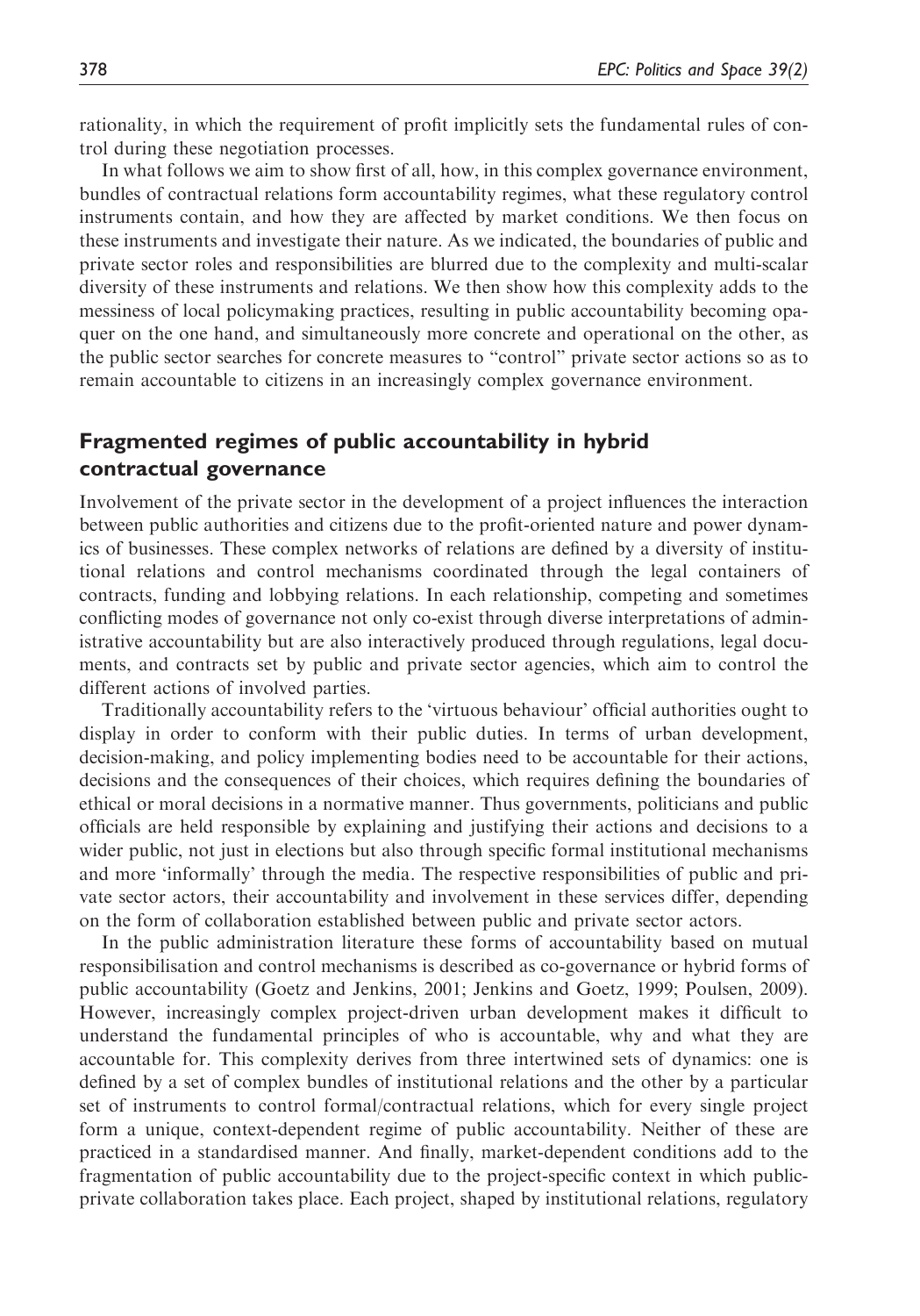control instruments, and specific market conditions, forms an accountability regime (Figure 1).

As urban regeneration projects proliferate, pushed and pulled by the market conditions and regulatory frameworks, the web of rules and accountability mechanisms are formed in each of them, forming regimes of accountability through contracts, setting responsibilities, liabilities and sanctions to deal with the involvement of diversity of actors through an ever expanding web of regulations setting a very complex and hybrid landscape of governance (Figure 2).

The combination of these tendencies, we believe, is becoming a trend in contemporary governance contexts across the globe, forming diverse and fragmented regimes of accountability as we studied and illustrated in the cases of Dutch, British and Brazilian cities.

#### Complex bundles of institutional relations

In order to understand the changing perception of public accountability in this context, one needs to understand the type of relationship(s) contracts seek to control and the mechanisms through which the subject of contracts are 'held to account'. The relations between public and private sector actors are subject to performance measurement through jointly agreed criteria, controlled through sanctions or penalties, and stimulated through incentives. The complex web of relations that exist in each project means that for every project local government has to devise tools and develop custom-made contractual agreements as each time the legal impact of the contracts may be different. In each project accountability regimes are established based on ever changing and context dependent relations and regulations, forming pockets of micro-regulation practices (see Figure 1).

This is a simplified and illustrative picture of a project, showing how public, private and non-profit actors are linked through bundles of multi-scalar financial, formal or informal relationships at a particular point of time, forming a complex accountability regime. This illustration is abstracted from more complex institutional maps that provide the existing connections between real actors in the nine case study projects from Brazil, the Netherlands, and the UK. What is important to note is that each project, even within the same institutional system, has its own unique contractual landscape of hybrid relationships, which can be mapped at a point in time, though the reality contains a set of dynamic and ever-changing relations set by regulatory instruments that is difficult to convey in a static institutional map (Taşan-Kok et al., 2019b). Although exhibiting different forms and linkages, three categories of relationships emerge: funding; lobbying (informal relationships, advisory relationships, oral consensus, etc.); and *formal relationships* (e.g. planning legislation, contracts, legal agreements, etc.).

Categorized by public, profit, and non-profit sectors at national, regional, urban, district and neighbourhood scales, our institutional maps revealed certain patterns of relations. Both the Dutch and UK cases exhibit 'centralisation' tendencies, particularly at the city scale, albeit more in the former. However, care must be taken to avoid over-generalising these trends. For instance, in one of the Dutch cases the City of Amsterdam retains a key role in terms of *formal and lobbying* relations, while national government plays equally dominant roles in the other selected cases. Greater fragmentation of responsibilities and relations are observed in the UK cases where national, city, district and even neighbourhood scales of public sector organisations are involved. Moreover, various central government organisations/agencies retain a significant presence in the UK cases in terms of funding, while in the Brazilian and Dutch cases this is either organised around a single organisation or provided through a variety of funding relations. Each country displays different relations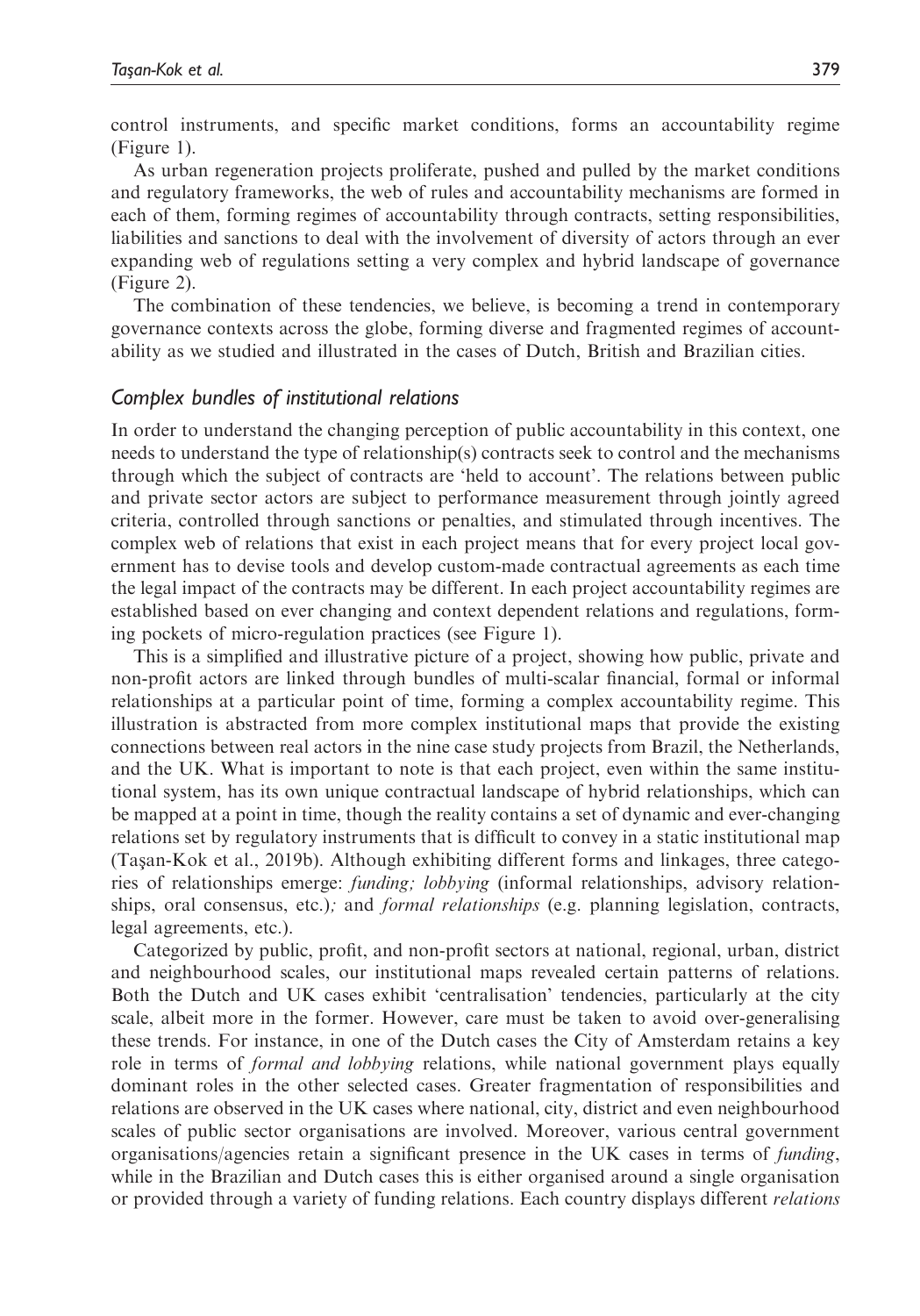established through control instruments. In the Netherlands, each project has very different formal relations displaying different densities in each project. Lobbying also varies widely in the three countries. In Brazil lobbying relations seem to be scattered horizontally in some projects and more centrally focused in others. In the UK the significance of lobbying varied between cases and in different phases of the developments (e.g. in the planning stage when it was most evident).

The accountability regimes in the three cities, reflected in the institutional maps, demonstrates the presence of a complex web of rules and regulations, leading to a byzantine set of responsibilities and liabilities in each project. However, the characteristics and nature of the fragmentation of accountability regimes display different causes in each country. The fragmentation of accountability regimes in Brazil is influenced by visible income inequalities spatialised in cities, more involvement of informal mechanisms in city building, as well as power hierarchies embedded in urban politics. The projects in the Netherlands and the UK were much smaller than in Brazil, but were also encouraging the development of new economic opportunities, often through the involvement of 'third sector' bodies. Accountability regimes in general both in the Netherlands and the UK, are more focused on legitimising the developments themselves and new forms of power, rather than addressing basic societal inequalities related to housing and infrastructure.

Although trust relations and learning practices were established through the interactions between public and private sector actors, this process of reciprocal relationships did not directly include citizens, nor was it transparent especially during the initial stage of development, a stage that contains complex lobbying activities between public and private sector agencies. Vancoppenolle and Verschuere (2012) describe the problems caused by this complex set of relations as 'dysfunctional or non-existent accountability relations'. In this environment, these complex patterns of relations created diverse, and at times impenetrable, forms of accountability. As we are interested in understanding the nature of contractual (formal) landscapes of governance, in the next section we will zoom in on the formal relationships where public accountability was interactively produced and safeguarded by project specific regulatory control instruments between the public and private actors involved.

#### Regulatory control instruments in contractual relations

Dubnick and Frederickson (2011) argue that regulatory tools such as contracts seek to solve the problems of control, legitimacy and performance, and to frame general public and private sector responsibilities. While diverse forms of accountability exist within one project they are primarily concerned to control 'wrongdoing', thereby creating fragmented regimes and forms of accountability. Lindberg (2013) defines several types of accountability (bureaucratic, patron-client, fiscal, political, audit, societal, representative, peer professional, legal and reputational) based on their vertical and horizontal source, and strength of controls in public administration. What emerges as significant is the 'objective of control' attached to these mechanisms and the dominance of management and performance oriented instruments. In order to understand these complex accountability regimes in urban regeneration it is necessary to zoom in on these formal relationships set by contracts. These tools, which mainly aim to control and regulate the relationship between the involved parties in contractual relationships, accumulate forming bundles of diverse sizes as illustrated in Figure 3.

The contractual relations in each project are interactively produced through an array of institutional tools to control diverse behavioural, procedural and democratic processes as can be seen in Table 1. These institutional tools are categorised on the basis of the empirical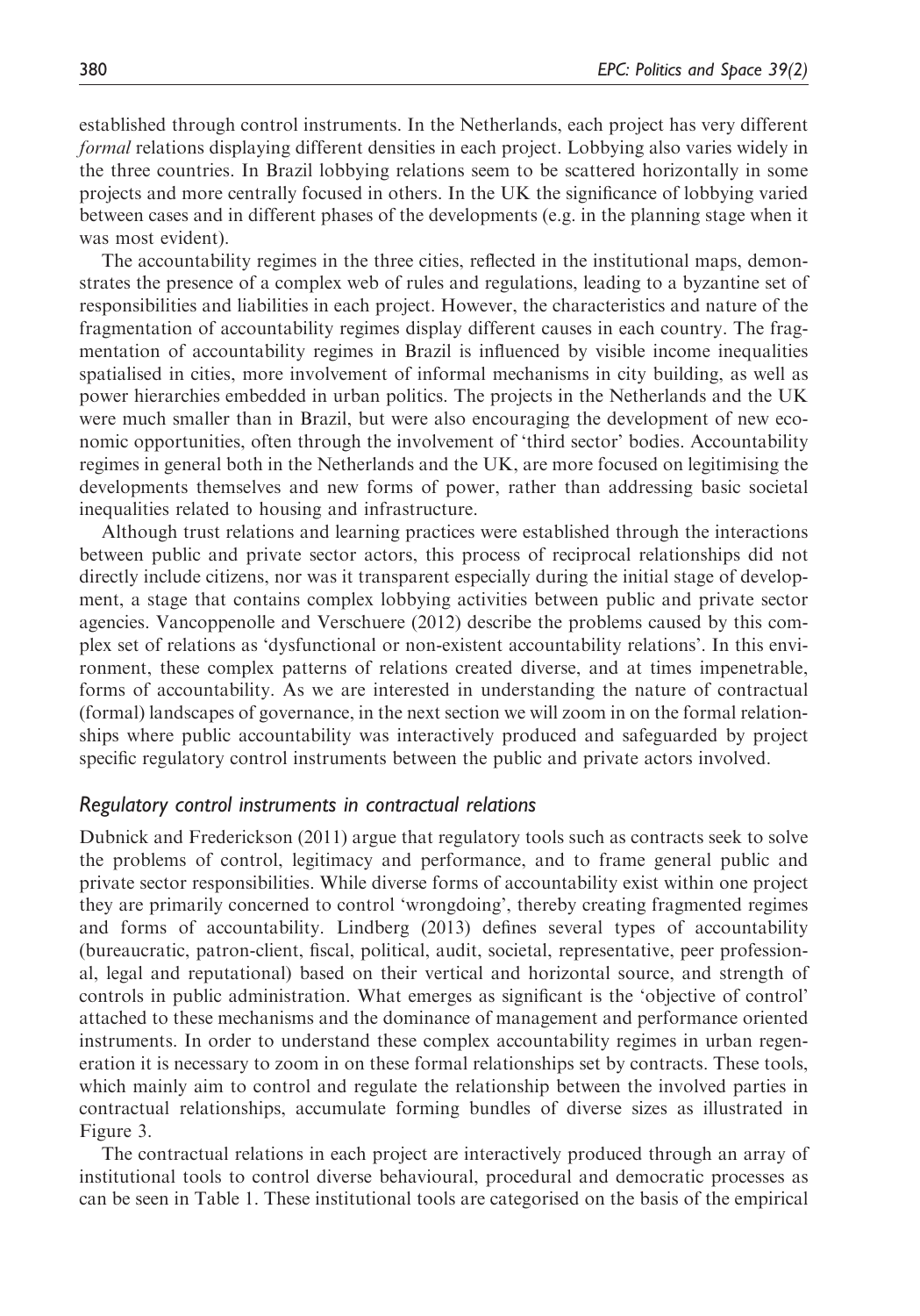

Figure 3. Illustrative contents of contractual relations.

|                    | Type of control                        | Clause or tool                              |
|--------------------|----------------------------------------|---------------------------------------------|
| Procedural control | Control of quality and timing          | Performance measurement                     |
|                    |                                        | Management plan and quality                 |
|                    |                                        | Option agreement                            |
|                    | Control of responsibilities and ethics | Core obligations; liability and indemnities |
|                    |                                        | Exit management plan or exit clauses        |
| Democratic control | Control of information                 | Communications protocol; confidentiality    |
| and transparency   | Control of democratic process          | Democratic inclusion measures               |
| Behavioral control | Control of opportunistic behavior      | Non-compliance penalties                    |
|                    | Control of conflicts                   | Dispute resolution                          |
|                    |                                        |                                             |

|  |  |  |  | Table 1. Type of control instruments in contractual relations. |  |  |  |
|--|--|--|--|----------------------------------------------------------------|--|--|--|
|--|--|--|--|----------------------------------------------------------------|--|--|--|

Source: Authors.

material from the selected case studies, which is summarised in Appendix. As can be seen from this material there is a great diversity of tools and use of measures even within the same country or city. *Procedural control mechanisms* in contracts usually contain quality, time and tools for project management, responsibilities and ethics. These mechanisms seek to guarantee price and transactions through tools like option agreements, measure performance relative to the arrangements made in the contract, and determine management quality, liability on obligations and clauses to guarantee exit conditions in case things get out of control. Democratic control and transparency mechanisms contain communication and confidential agreements on the one hand, and participation regulations and conditions on the other. Behavioural control mechanisms usually aim to control opportunistic behaviour and speculation in a project to prevent un-intended actions by setting non-compliance penalties and also to prevent conflicts through dispute resolution measures.

As illustrated in the table, which is created from the analysis of our nine cases we can observe diverse institutional relations regulated through different types of contractual agreements that contain a diverse set of control tools (see details from each project in Appendix). Analysing our cases we can see a considerable variation in the instruments designed to control project management quality and timing. For example, in the Dutch case performance measurement is not always controlled in each project, while in Brazil and the UK it is. The same goes for non-compliance penalties to *control opportunistic behaviour*. In the case of the Netherlands and Brazil they seem to be used in some projects but not always, while they were not part of the legal agreements in the British cases. This is noteworthy as penalties are important tools for local government to control the timing and quality of the development process. What is also of particular interest is the wide variety of control of information and democratic processes even within the same institutional context. What emerges clearly is the prevalence of fragmented forms of accountability and the absence of forms accessible to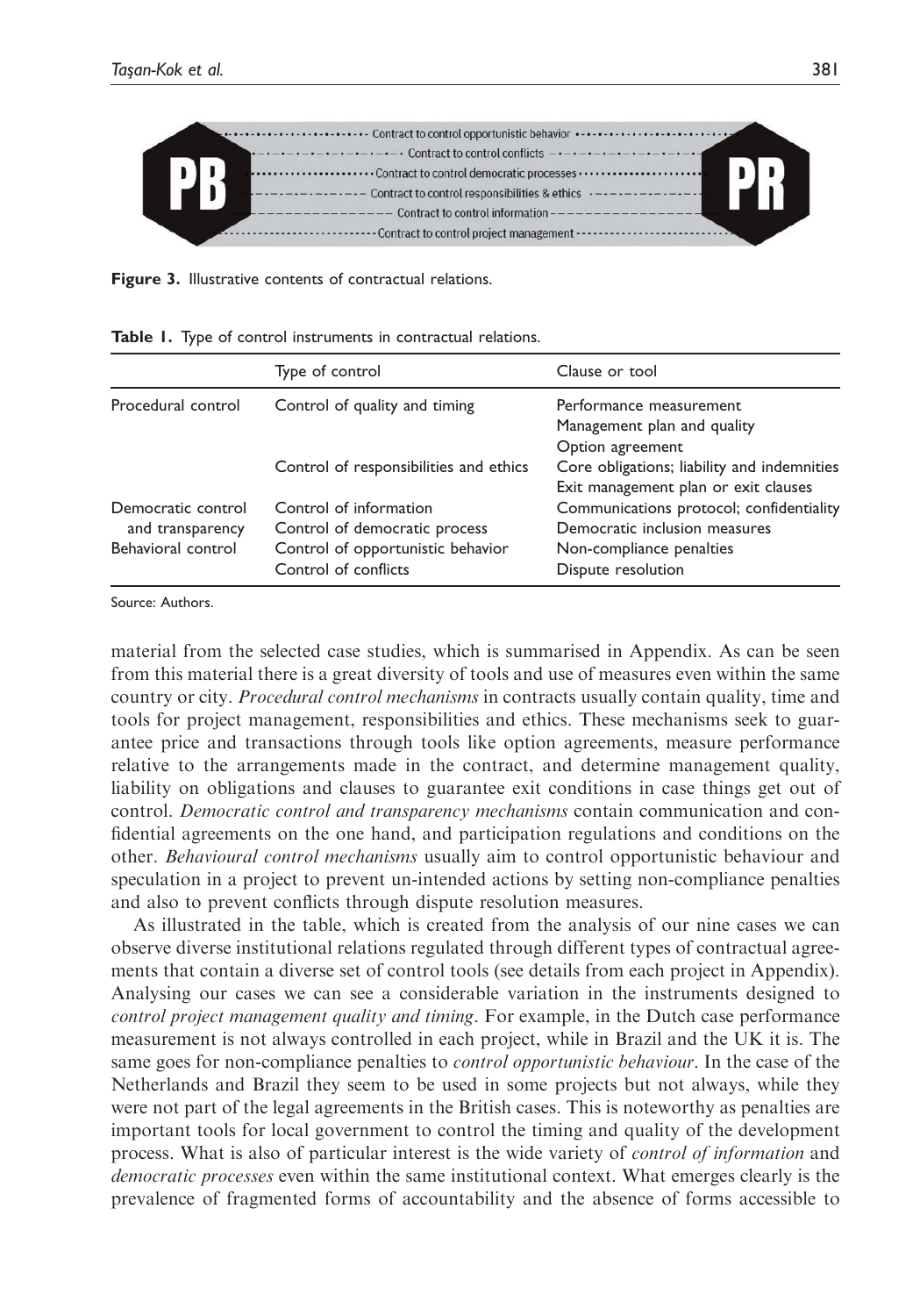citizens/residents. Nor is it possible to identify standardised forms of accountability and control instruments that transcend projects within one country. Taken together what this implies is that accountability and control regimes are constructed on an *ad hoc* basis, arguably reflecting the prevailing economic, political and ideological contexts and the relative balance of forces (e.g. bargaining positions) between the relevant parties.

#### Market-dependent conditions and project-specific context of public-private collaboration

In addition to the variety of available instruments that aim to shape public-private sector responsibilities and relations in a project, market conditions also add to the fragmentation of public accountability regimes created by hybrid contractual landscapes of governance. As municipalities function in close relation with the market and public services are increasingly dependent on private sector involvement, the context in which the accountability regimes are formed through complex relations and tools as explained above are also sensitive to the special market conditions. Our analysis shows that under market-dependent conditions these complex governance landscapes necessitate some context-specific capacities on the part of the public sector including flexibility, knowledge of commercial and legal conditions, ability to deal with uncertainties, and ability to function within market conditions, prioritizing the public interest.

Flexibility in terms of collaboration and negotiations between parties. The fact that legal instruments bind together the different parties involved in the process requires them to carefully negotiate processes and targets. In order to be able to manoeuvre within the system, and adjust the project based on changing market conditions, collaboration has to provide a certain level of flexibility. In the case of Brazil, Consorted Urban Operations give local government considerable discretion to interpret the urban operation regulations in order to prioritize works or housing once all are previewed in the law and in the contract. From the beginning of 2003 to 2017, in Água Espraiada, housing was the last priority, resulting in less than 5% of the promised housing being completed. After that, pressure from former residents (about 1800 families) and of civil society representatives saw action with an agreement made requiring that new works only be commissioned once all of the removed families got their new homes (Urbanismo,  $2017$ ).<sup>2</sup>

The flexible nature of contractualism may have varied consequences. For example, the conduct of negotiations that take place between the private parties involved in the development may effectively 'exclude' the public sector from the process of negotiations. In the case of Belvedere, Maastricht, the private sector actors who were responsible for the development had their own agreement. The municipality agreed to these negotiated decisions, which allowed them avoid any risk related to the property development which they considered an attractive outcome. Although informed to a certain extent, the municipality actually knew very little about these negotiations in the case of the Belvedere, Maastricht case (Respondent 1).

These flexible negotiation dynamics can easily breach the ethical boundaries of private sector responsibilities and exclude residents from the process. Even though there may be opportunities created for residents to influence the process, it is not really a co-production process with active inclusion practices that puts the needs of the wider society at the centre of the priorities as defined by the private sector companies. These procedural forms of participation, as argued by Fainstein (2000), fail to take structural inequalities and hierarchies of power into account. On the other hand this situation facilitates the creation of performance control mechanisms between the public and private sector actors. Thus, such an approach is likely to remain as a part of the contemporary planning experience. However, it also contributes to the great variation and fragmentation of control of the public sector in urban regeneration.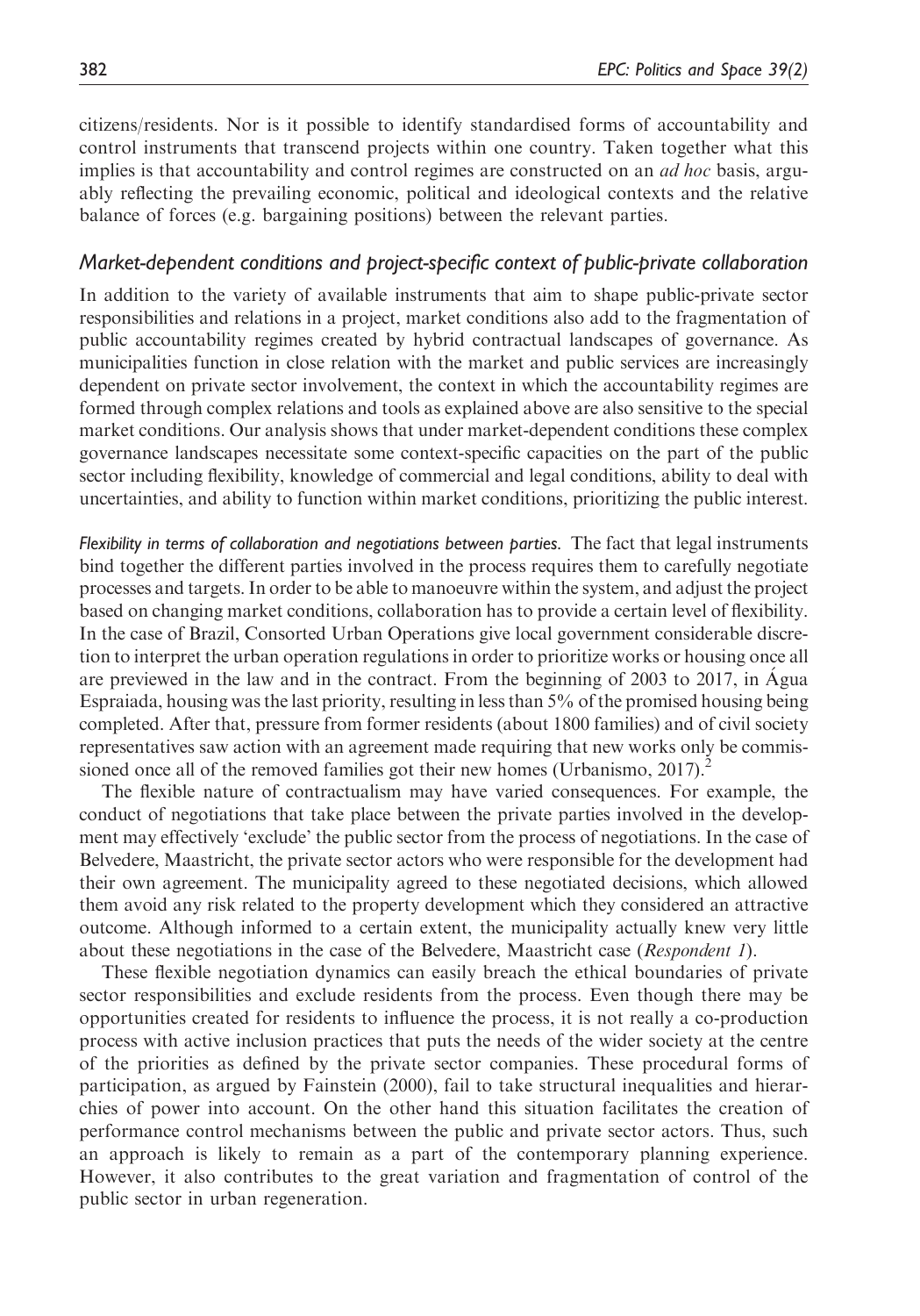Commercial and legal knowledge and experience with regard to public parties. Planning by contract results in a process of one-off developments compatible with an entrepreneurial governance environment where relationships between the public and private sector are closer and frequently overlap. In situations where plan implementation processes follow an opportunitydriven form, the assemblage of contracts inevitably fragments public accountability. As each project is 'different', standard contracts cannot be used for different projects, and planners face considerable difficulties in terms of understanding the legal consequences of their decisions. Defined as 'plurality of expert knowledge' (Tasan-Kok and van den Hurk, 2019), the diversification of knowledge that planners accumulated through their experience with contract making and negotiations with the private sector, makes it difficult for such knowledge to be standardized and used elsewhere.

Urban regeneration projects thus operate in an environment in which regulatory requirements and public benefits have to be balanced, which is the most common challenge and reason they fail: they must contain rules that appear to protect investors to be attractive but they must assure the maximum public benefit at the same time. The implication is that sometimes loopholes emerge in contracts, as in the case of Amsterdam where the terms of the affordable (student) housing development (rents, units, size, etc) were agreed for the contract by the project manager from the City of Amsterdam and the developer. However, the contract did not specify how long these conditions were to apply, which allowed the developer to turn it into a more expensive housing development at a later date *(Respondent 2)*. Put simply, after the project was completed rents were increased to a level that was no longer affordable. However, learning from this experience, planners could include such stipulations in a new generation of contracts. This represents an example of how planners can gain and apply commercial knowledge.

A lack of commercial knowledge can also lead to more substantial consequences for a city that goes beyond small mistakes in contracts. In Brazil, this can be seen in the case of *Porto Maravilha* (Rio de Janeiro), a large revitalization project of about five million  $m<sup>2</sup>$ where half of the area has a massive presence of derelict/underused warehouses and industrial plants, and half is dominated by low-income residential settlements. The project aims to improve urban infrastructure and public services, recover historical buildings and sites, introduce new cultural attractions and touristic venues, and enhance the supply of office, retail and residential space within the area, increasing the stock of housing to about 70,000 people. Its funding was designed to be made by selling CEPACs (Certificate of Additional Construction Potential). The CEPAC was first created in 2003, in São Paulo, in the OUCAE, as a municipal security, to be sold at auction on the stock exchange, corresponding to a certain amount of virtual land (building rights) to be used for construction inside regeneration projects in urban operations. In *Porto Maravilha* all the CEPACs were sold to just one single shareholder, a semi-public national pension fund (the public agency that manages a compulsory employee savings fund - FGTS). According to a high-ranking actor within CDURP (Urban Development Corporation of the Port Region of Rio de Janeiro) this was a mistake as the single shareholder was able to design and manage the development to suit their own interests and their availability of resources without any regard for the timing of the development and impacts on the success of the whole project and the wider urban area (Respondent 3). In fact, this strategy proved to be unsuccessful in sustaining the project as there was a lack of resources to invest by the FGTS / Caixa Economica (National Savings Bank) due to the economic crisis, which slowed the development of the project as a whole and therefore failed to attract new investors who were afraid to invest in the project (Respondent 3). In São Paulo, where the CEPACs were sold in parts to diverse developers, land values increased so much that the public agency could not buy all the land that was needed to the planned works and housing promotion.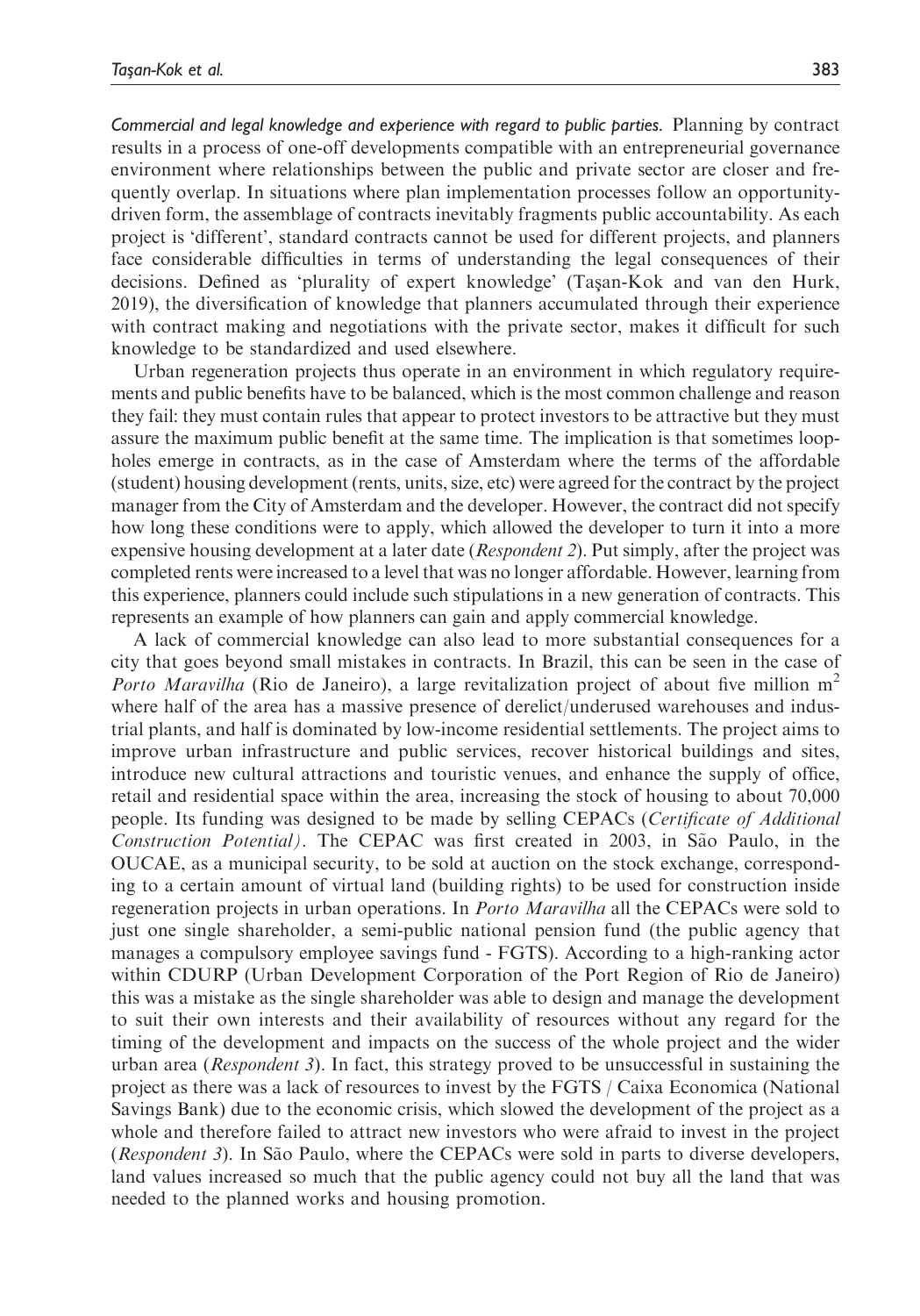However, there is a *transformative learning experience* attached to these negative experiences. In Amersfoort, the Netherlands, the municipality experienced a remarkable learning curve not only because the legislation has become sharper but also because the municipal council is more experienced with dealing with changing plans and dynamic decisions (*Respondent 4*). It means that planners accumulate knowledge and experience of working with the private sector through contracts while they learn and become better equipped to negotiate with private parties. However, it also strengthens tendencies towards the development of *ad hoc* systems of control and accountability that downgrade democratic forms of accountability.

Legal uncertainties due to the multi-scalar and dynamic practice of regulations. Legally binding mechanisms are insufficient to ensure public accountability as legal uncertainties materialise beyond single contracts. A range of factors play a role in these uncertainties: the size of projects; complexities of changing market dynamics; and multi-actor contexts that force local governments to be more alert and prepared for uncertain market conditions. However, as some of the Dutch cases show, important shifts in planning discourse have occurred: local governments are increasingly aware of the need for 'due diligence', which is an investigation process companies would usually follow prior to signing a contract (Respondent 5). In the Buiksloterham case, residents became stakeholders in a self-build housing scheme, which can be considered as a more democratic form of urban regeneration (Lloyd et al., 2015). The process became so complex with multiple stakeholders and rules that understanding how the parts of the overarching project 'fit together' appeared to be difficult. These complexities led the City of Amsterdam to relax certain regulations to prevent similar problems in the future (Respondent 6).

As urban regeneration projects are dependent on market conditions, local governments have to turn legal uncertainties to their advantage to keep the market parties interested as the Belvedere project in Maastricht shows. This scheme, which was badly affected by the 2008 crisis and re-phased, is a complex project, as the business strategies of investors and developers changed during/after the crisis. Penalties were not included in the main contract for this project despite the fact that the joint-venture setting created some interesting opportunities to do so, given the clear transfer of tasks/responsibilities and the risk to private sector actors (Respondent 1). A similar situation occurred in Brazil, in the Operacao Urbana Agua Espraiada scheme in São Paulo where part of the works became infeasible due to high costs, resulting in the suspension of this part of the contract, making the process move slower (*Respondent 7*). Another example is the case of Taunton, where the initial agreement between the Taunton Deane Borough Council (TDBC) and the developer was a 'straight land sale' without consideration of social housing (*Respondent 8*). This agreement had to be renegotiated by an arms-length delivery organisation, and the percentage of social housing on the site was increased considerably. The site now includes a tower block that provides a significant level of social housing on the site. On the other hand, being squeezed between market dynamics, funding limitations and a desire to regenerate derelict areas, means local governments can use legal uncertainties to the advantage of planning. Speaking about the Harbourside regeneration project a respondent from Bristol City Council (Respondent 6) indicated that the City shared the costs of hiring local architects with other stakeholders to draw up a visualization, rather than a master plan.

Taken together these cases indicate a clear tendency for legal uncertainty, created by the dynamic practices of law at multi-scalar levels, to transform urban regeneration projects into an on-going multifaceted game where strict rules and legal agreements were intentionally and unintentionally combined with uncertainties, providing further justification for the use of non-standard instruments to control their consequences.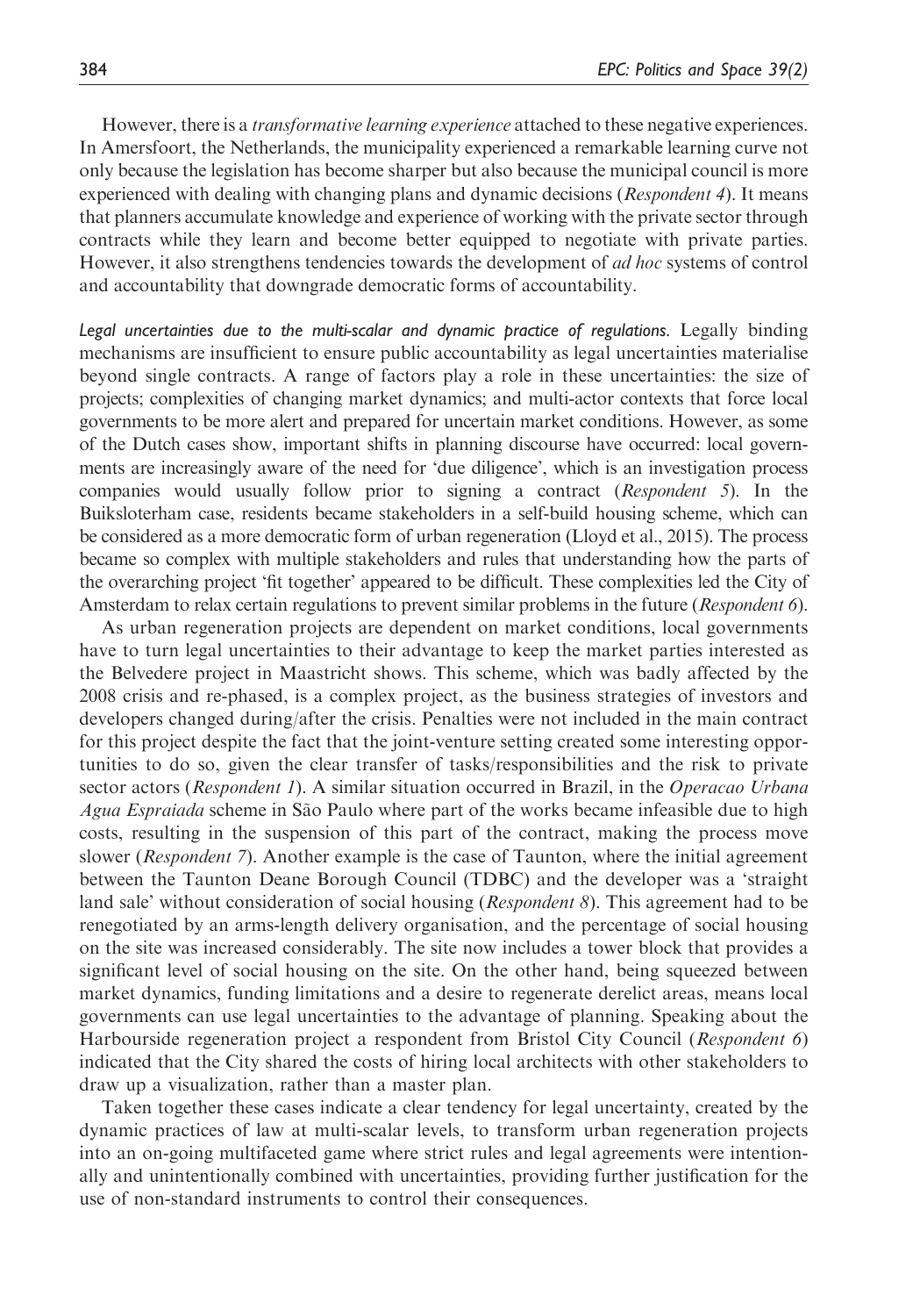Private sector parties have their own mode(s) of conduct, rules and traditions within which they function. While categorizations of developers and investors within the property industry provides valuable insights (Adams et al., 2012), they provide little evidence regarding the impact of complex sets of rules of conduct in urban development through contracts. It is not only that there is considerable diversity within a single category of actors (developers or investors), but also that the diversity of agents involved in a project differs from case to case. Considering the number and functions of all the additional actors such as mediators and networking agents, and their associated rules of conduct, traditions and demands, it is not surprising that the control instruments developed to safeguard the public interest become fragmented and diverse, changing from one project to another. One of the most repeated aspects of private sector involvement in urban regeneration projects that we investigated were privacy rules and issues connected to this issue. In Bristol's Harbourside project, for instance, one of the biggest challenges was ensuring that the Harbourside Sponsors Group's decisions were accountable to the public, as this clashed with commercial confidentiality and the company did not want their involvement to be public knowledge (Respondent 10). However, despite the conditions set by the market, existing local networks of governance employed forms of deal-making and consensus building even though there was no legal obligation at this stage of the project.

In addition to the diversity of actors and their legal actions, another trend in the private sector is noteworthy. In different ways, but certainly as a tendency, many responsibilities were transferred to a private special purpose vehicle such as a joint venture company. As a result, municipalities could not directly oversee everything that took place in terms of accessing the contracts related to the development of specific plots within the overall development. There is a widespread practice of sub-contracting the development of specific plots, which means that a considerable number of contracts signed involve only private entities. One respondent from the municipality highlighted the consequences of this trend, as seen in the case of the *Eemkwartier* project in Amersfoort: the city was not part of the ground exploitation, construction and housing preparation for that reason (Respondent 11).

This diversity and complexity also create a necessity for contract management to be a task of its own to ensure overall regulatory control concerning these increasingly complex development processes. In São Paulo, OUCAE is managed by two public companies: SP Urbanism and SP Works. The manager of the first explained that one company (SP Urbanism) is responsible for managing OUCAE and the other (SP Works) undertakes general management, the release of financial resources, and the monitoring of interventions. The latter is also the executing agency as it holds the contracts; and is also responsible for hiring staff and following up the development. Our respondent underlined that both companies deal with the each other's departments in the municipality (Respondent 7).

Moreover, a contract defines the obligations and responsibilities of the private sector parties and also defines the boundaries for each partner. The contract for works in the OUCAE case in São Paulo involved four contractors, each of which was responsible for a package of 25% of the works. These disaggregated tasks included part of a tunnel, part of streets, viaducts and part of a park and 1,000 housing units on land to be made available to them. As in the case of Amsterdam above, the contract did not specify how long these conditions were to apply. A senior agent from the Municipal Secretary of Housing of the Municipality of São Paulo explained that when the tunnel plan was suspended due to a lack of funds, it also influenced the provision of housing as well (Respondent 12).

Although involvement of multiple stakeholders does not inevitably diminish public accountability, as can be seen from these experiences, it does create a kaleidoscopic image of who is accountable, why and what they are accountable for. One thing is certain, the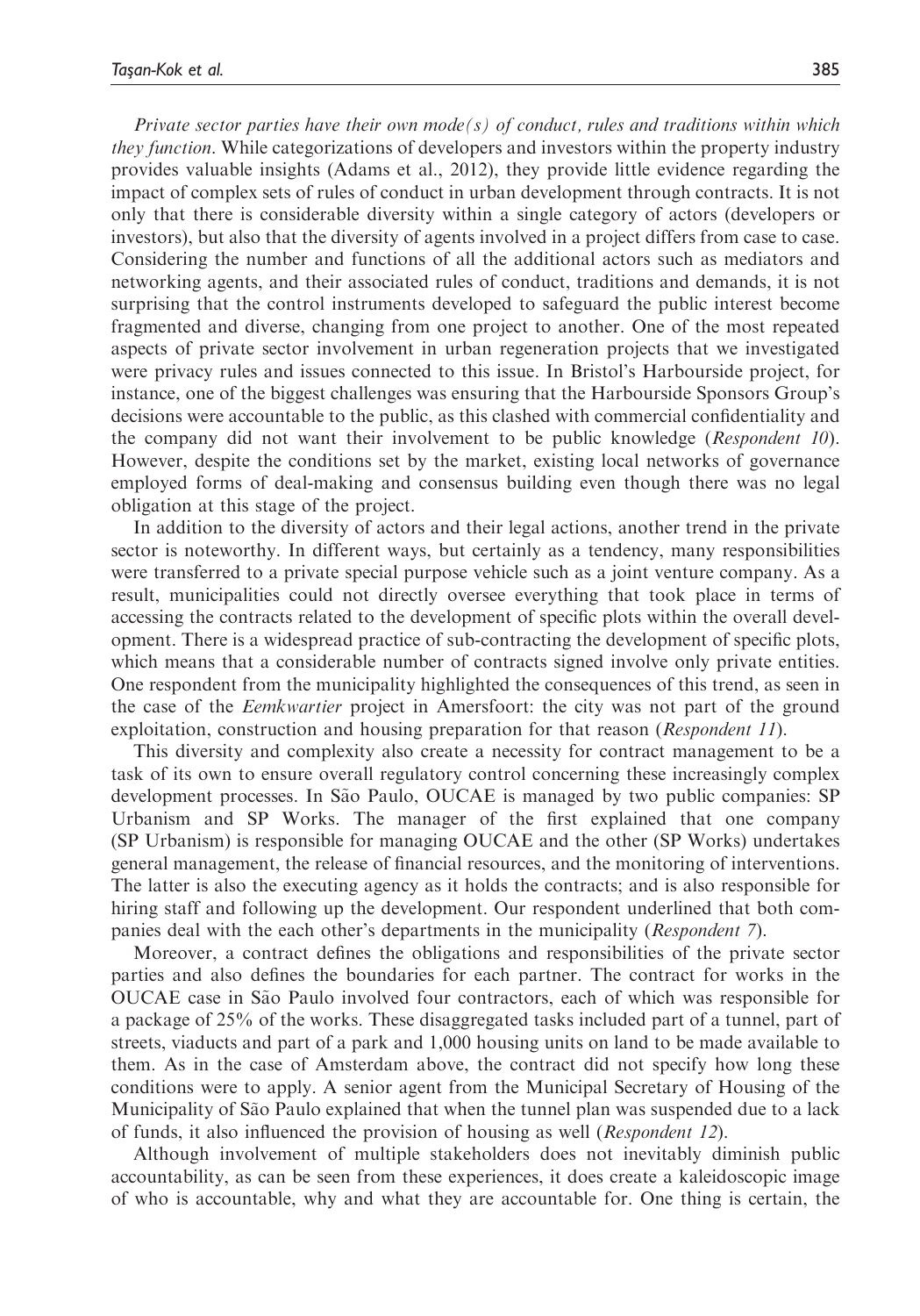everchanging set of actors, their demands and diversity in contractualising their businesses make it difficult for local governments to function in multi-actor, large-scale regeneration projects and limits their ability to construct a comprehensive form of public accountability.

#### **Conclusions**

In late capitalism, where public planning activities are increasingly reacting to and structured by market activities and preferences, attempts to maintain public accountability are sought, measured and ensured through contracts that aim to define roles and responsibilities in urban development. The actual contracts, their contents and legal implications have become too complex to follow through traditional comprehensive accountability and control mechanisms. We argue that accountability does not necessarily 'disappear' or diminish in a linear way but mutates, taking on different forms requiring new instruments that attempt to control aspects of private sector involvement seeking to protect the public interest through contractual instruments. Rather than relying on norms and values based on the ethics of public service, the public sector seeks to develop more concrete and measurable instruments of control to ensure over-arching accountability. As we elaborated above, these complex bundles of relations and set of instruments function in a market-dependent environment where specific context-dependent conditions of public-private collaboration add to this complexity and runs the risk of reducing transparency and accountability. As a result, although new forms of accountability may be created to control the use and management of public resources, especially in urban regeneration this accountability may not concern residents.

In order to assess public accountability in this context it is necessary to understand the diversity entailed in the structure and form of contractual relationships. This implies that there are a variety of forms of regulation through contracts and other regulatory instruments. As illustrated above, the complex hybrid landscapes of contractual governance create fragmented regimes of accountability. We have shown that the *co-existence of administrative* accountability (Poulsen, 2009) in hybrid contractual landscapes contributes to the development of a particular form of democratic deficit as the governance system becomes too complex, which leads to multiple, and potentially incompatible, accountabilities (Hupe and Hill, 2007). The current literature on contractual governance provides an ambiguous picture of private sector involvement in urban development due to the lack of empirical evidence on contracts. What is not clear in the literature dealing with public accountability is that everything that is defined or included under the framework of 'public accountability', actually refers to *pre-factum accountability*, which is, according to Darwall (2006), concerned with establishing the existence of moral obligations before an instance of moral wrongdoing (Dubnick, 2013). Thus, *pre-factum* accountability reduces public accountability down to 'performance measurement' (Dubnick and Frederickson, 2011).

We have illustrated that in the practice of urban regeneration projects there is a diversity of: regulatory instruments; contracts created to define responsibilities in each step of each action; and control that seek to safeguard public accountability, which create a variety of accountability mechanisms. In each project these are combined together, in unpredictable ways, to produce 'unique regulatory and control regimes'. This contrasts sharply with classic notions of accountability, which tend to be universal and abstract, based on general ethical principles and norms. Moreover, in this entrepreneurial governance environment where the citizen may be seen and treated as a consumer, the forms of accountability may function to satisfy "consumer rights".

In addition to these overarching pressures, in the context of urban regeneration projects further complexities are created through dynamic contractual landscapes. These are the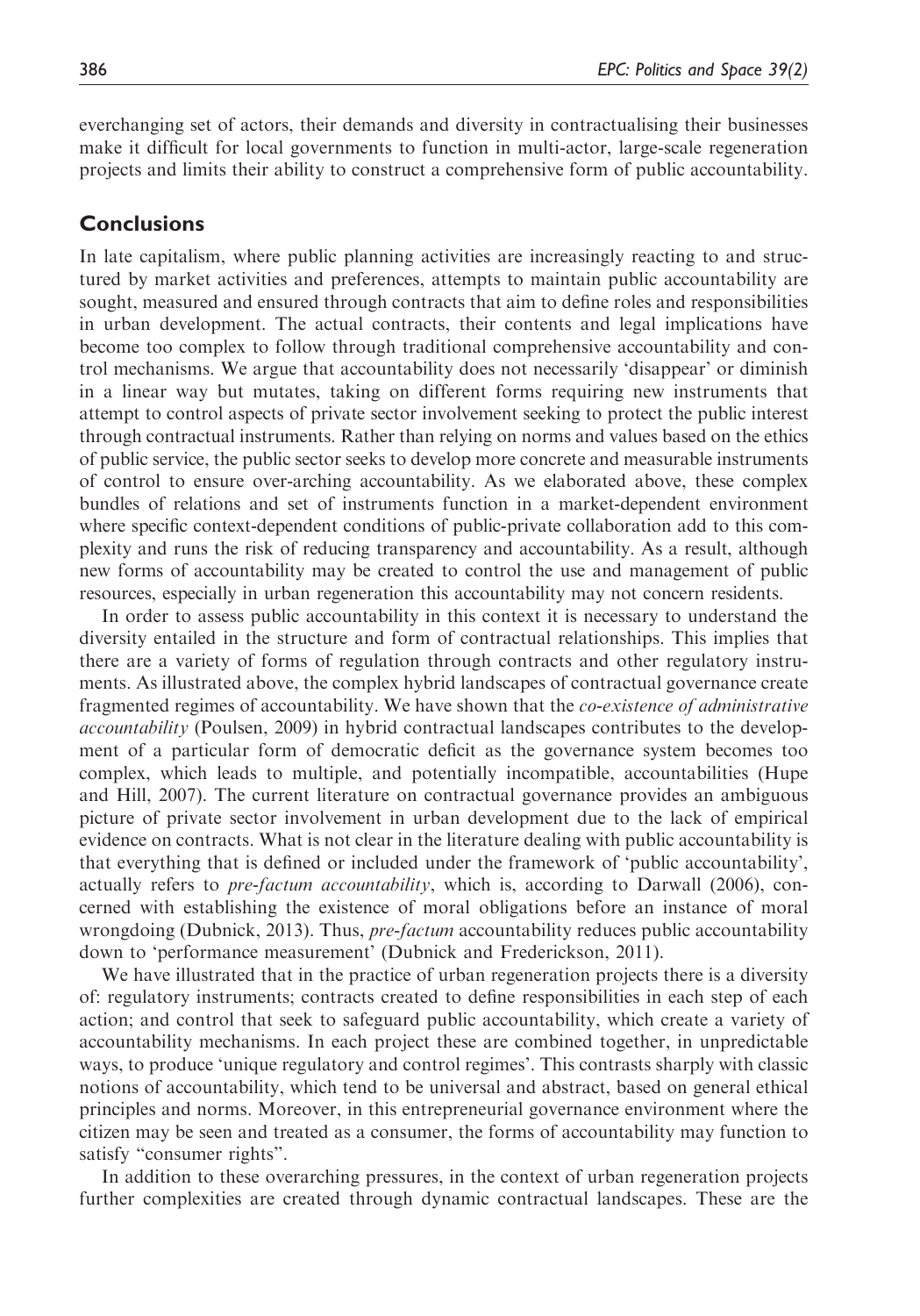product of sets of dynamic relationships between participants, a diversity of relations among miscellaneous actors, that through regulatory control instruments seek to help the public sector safeguard accountability in relation to private sector involvement. However, the public sectors' use of control instruments has been criticised for marginalizing democratic accountability to ensure that it does not get in the way of 'operational efficiency' (Raco, 2013) and 'performance management' (Fine et al., 2017). Our analysis shows how these control instruments are co-produced by the public and private sector through complex webs of mutual relations, which create a form of 'invisible bureaucracy' (Guttman and Willner, 1976) that undermines any wider notion of public accountability.

In this messiness, we also argue that traditionally conceived public accountability has been displaced by new forms of accountability that function in ways that are difficult for non-specialists to understand thus making transparency more opaque, and more traditional forms of accountability difficult to exercise. While *pre-factum accountability* in urban development creates complexities, it also opens potentials for the development of new measurements/instruments of accountability, albeit ones that are more difficult to understand and exercise. However, contracts exclude residents (citizens) in the sense that they do not have any direct involvement in the co-production of public accountability. Residents are not a party that 'signs' the contract and frequently have no access to the contract. Their form of accountability remains that of electing and protesting. Thus accountability and transparency are reduced or even eradicated vis-a`-vis local citizens and the wider democratic polity. The results of these can be more visibly seen in the case of Brazil where harsher socio-spatial inequalities are experienced especially in the urban regeneration areas where the needs of already under-privileged residents of favelas could be easily disregarded by the fragmented regimes of public accountability (Martins and Santos Pereira, 2019; Nobre, 2012). In the UK and the Netherlands, however, some mechanisms to seek justice exist in urban regeneration areas if the residents are dissatisfied, though, perhaps only exercised by a few active citizens.

Whilst we can see an element of veracity in Vancoppenolle and Verschuere's (2012) conclusion that the involvement of other actors (for- or non-profit) does not *necessarily* lead to a total loss of public accountability this claim has to be treated with a degree of caution as a great deal depends on the experience, knowledge and political will of those involved to utilise these 'new tools' of accountability to maintain public accountability. In circumstances where these are absent then public accountability may indeed be diminished or even disappear. In a number of our cases, particularly in the UK and the Netherlands, the co-production of public accountability through complex sets of relations between public and private sector actors undoubtedly became more obscure and fragmented but this did not entirely suppress general public accountability, albeit it made it less easy for citizens to see the consequences. In the Brazilian cases, the public sector acts in order to obtain financial gains to support development projects, thus assuming the primacy of a profit-making logic rather than one of accountability to the community (Martins and Santos Pereira, 2019). For instance, CEPACs (building rights) are seen as financial means and sold by the municipality in auctions on the Stock Market. This creates a situation that favours landowners and specific sectors such real estate and construction, and makes it easier to overlook the demands of affected slum residents (Nobre, 2012), thus, diminishing accountability particularly to the *favela* population. This is not an imperfection of the hybrid governance structure, but rather of the logic of the system (Fialho Martins, 2015; Siqueira, 2014).

Clearly, what the processes we have discussed do is to distort available comprehensive accountability mechanisms and over-ride general ethical rules by turning them into a complex and fragmented set of rules set by incomprehensible and non-transparent (especially for the citizens these services or projects are produced for) legal documents, which are not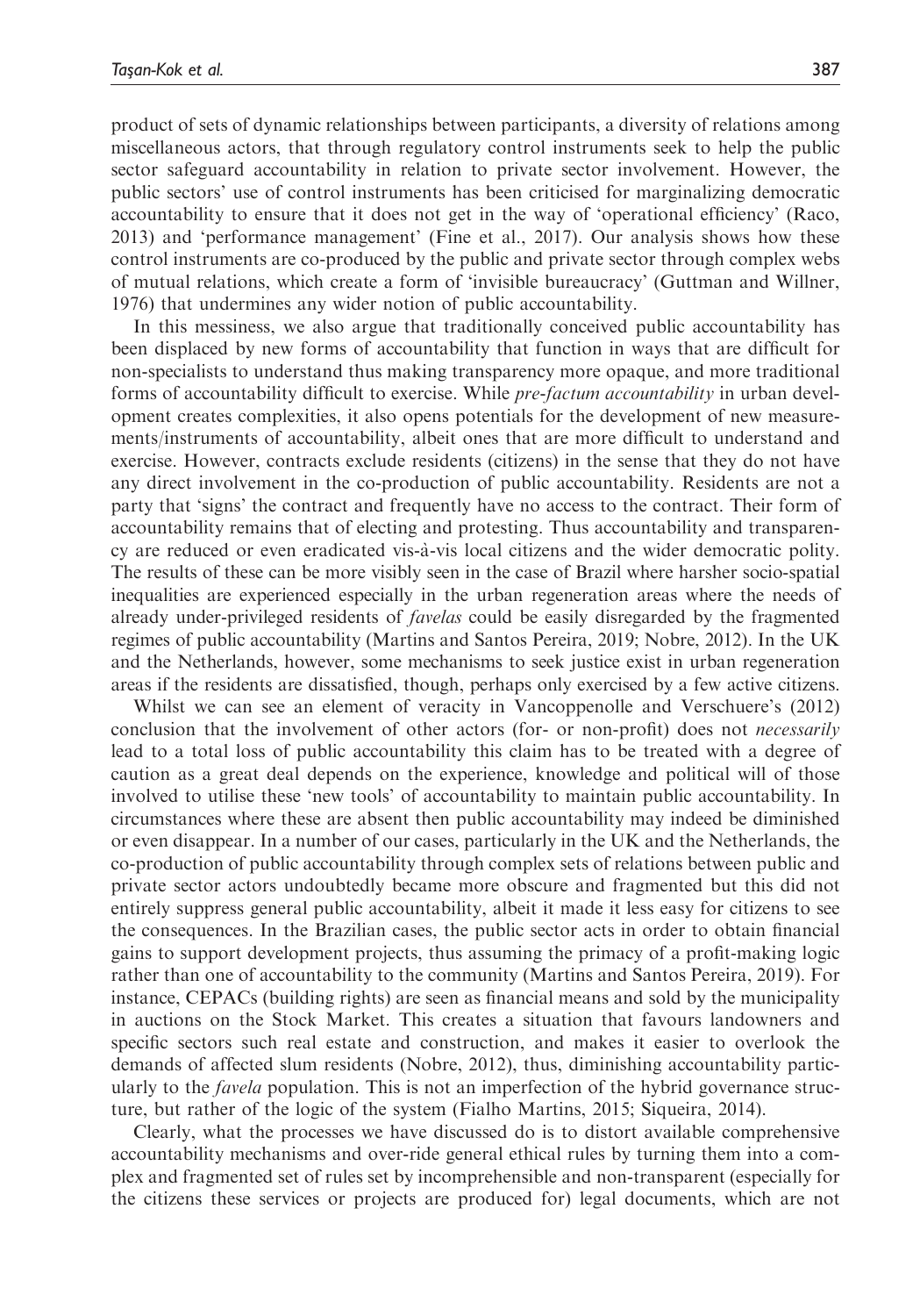standardized. Such a context does indeed represent a real threat to the exercise of public accountability in any meaningful sense. In this messy policy environment, it is not surprising that public accountability may be perceived as a 'mere spectator'. However, the problem of urban regeneration today is not the lack of performance control tools, or legitimacy, but their proliferation and the attendant increasingly blurred frame of general public and private sector responsibilities, which emerges in parallel to general public norms in hybrid contractual landscapes of governance. And, arguably, under market-led planning, without clear public norms we cannot have accountability. As Korthals Altes (2019) underlined the accurate coding of accountability mechanisms in contracts and establishing who is accountable *may* help to clarify what needs to be enhanced in the next contractual relationship. However, to clarify and re-set the public norms in these complex policy environments, more comparative empirical research is needed to decipher the positions of complex set of actors whose roles are becoming increasingly ambiguous. It is indeed more important to provide a clear understanding of public and private sector actors' roles and responsibilities, which are getting closer to each other, than developing a standardised and ineffective set of instruments that aim to provide a vague understanding of 'public accountability'. Acknowledging the complexity of these new institutional settings, which are formed by complex hybrid contractual landscapes is also important. This understanding can help to identify a new set of 'shared norms' and 'facilitative behaviours' on the basis of which public accountability can be re-defined through inclusive mechanisms rather than through public delivery tools aiming to satisfy commercial interests.

#### Acknowledgements

Within the framework of PARCOUR (Public Accountability to Residents in Contractual Urban Redevelopment) project, the researchers Dr. Martijn van den Hurk, Dr. Alvaro Pereira, Dr. Andrew Tallon, Dr. David Williams, Pauloa Oliviera, Gabriel Palladini, and Sofia Bittencourt helped us to collect part of the data we used in the paper. We thank them for their collaboration and contribution for this research. We also thank the anonymous referees for their constructive comments and suggestions.

#### Declaration of conflicting interests

The author(s) declared no potential conflicts of interest with respect to the research, authorship, and/or publication of this article.

#### Funding

The author(s) disclosed receipt of the following financial support for the research, authorship, and/or publication of this article: This transnational collaborative research project is funded by the collaboration of research councils of FAPESP, ECRC, and NWO under Grant number 485-14-010. The views expressed in this report do not necessarily represent those of the funding organisations.

#### ORCID iDs

Tuna Taşan-Kok **b** <https://orcid.org/0000-0003-4902-6650> Maria Lucia Refinetti Martins D <https://orcid.org/0000-0003-0670-7835>

#### Notes

1. Project website and acknowledgement of researchers' names and roles will be placed here.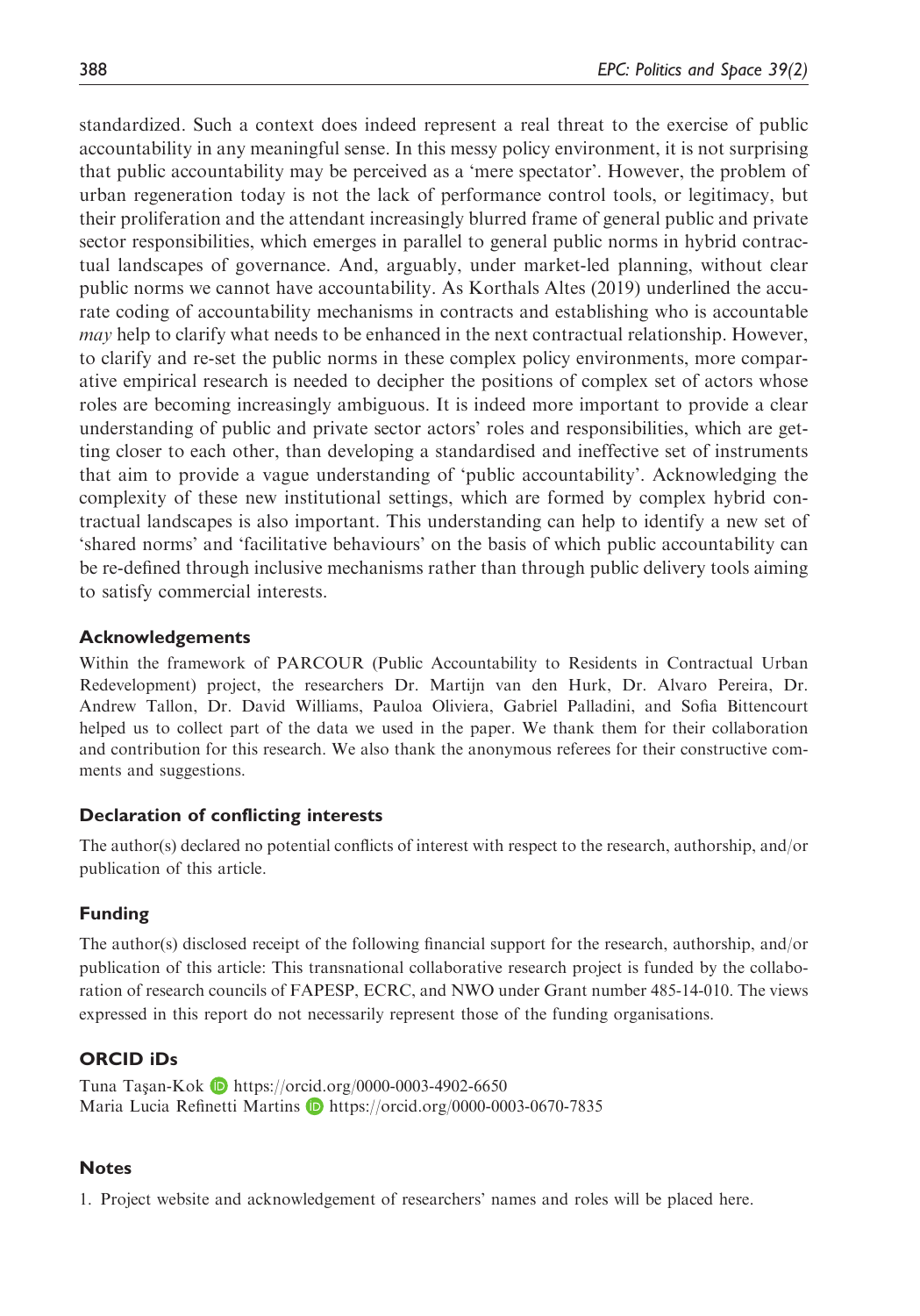2. GGOUCAE - Management Group of Água Espraiada Consorted Operation, chaired by the Municipal Enterprise of Urbanization, based on the participation of municipal bodies, entities representative of organized civil society and residents of the area, aiming to follow the urban plans and projects provided for in the Program of Interventions.

#### **References**

- Adams D, Croudace R and Tiesdell S (2012) Exploring the 'notional property developer' as a policy construct. Urban Studies 49(12): 2577–2596.
- Arts B and Lagendijk A (2009) The disoriented state. In: The Disoriented State: Shifts in Governmentality, Territoriality, and Governance. Dordrecht: Springer, pp. 231–247.
- Blanco I, Griggs S and Sullivan H (2014) Situating the local in the neoliberalisation and transformation of urban governance. Urban Studies 51(15): 3129–3146.
- Brenner N (2004) Urban governance and the production of new state spaces in Western Europe, 1960–2000. Review of International Political Economy 11(3): 447–488.
- Burgess G, Monk S, Whitehead C, et al. (2011) Delivering local infrastructure and affordable housing through the planning system: The future of planning obligations through Section 106. People, Place 5(1): 1–11.
- Darwall SL (2006) The Second-Person Standpoint: Morality, Respect, and Accountability. Boston: Harvard University Press
- Dubnick M (2013) Blameworthiness, trustworthiness, and the second-personal standpoint: Foundations for an ethical theory of accountability. Available at SSRN 2324724.
- Dubnick MJ (2010) Toward a 'responsible' future: Reframing and reforming the governance of financial markets. In: MacNeil IG and O'Brien JP (eds) The Future of Financial Regulation. Oxford: Hart Publishing Co, p. 395.
- Dubnick MJ and Frederickson GH (2011) Public Accountability: Performance Measurement, the Extended State, and the Search for Trust. Dayton: Kettering Foundation.
- Fainstein SS (2000) New directions in planning theory. Urban Affairs Review 35(4): 451–478.
- Fine J, Mareschal P, Hersh D and Leach K (2017) Contracting, performance management, and accountability: Political symbolism versus good governance. Journal of Strategic Contracting and Negotiation 2(4), 294–312.
- Fialho Martins R (2015) O projeto Porto Maravilha e o rent gap de Neil Smith (The Porto Maravilha project and Neil Smith's rent gap). Revista Brasileira de Estudos Urbanos e Regionais (RBEUR) 7(3): 195–214
- Forrer J, Kee JE, Newcomer KE, et al. (2010) Public-private partnerships and the public accountability question. Public Administration Review 70(3): 475–485.
- Goetz AM and Jenkins R (2001) Hybrid forms of accountability: Citizen engagement in institutions of public-sector oversight in India. Public Management Review 3(3): 363-383.
- Guttman D and Willner B (1976) The Shadow Government: The Government's Multi-Billion-Dollar Giveaway of Its Decision-Making Powers to Private Management Consultants, "Experts," and Think Tanks. New York: Pantheon Books.
- Harvey D (1989) From managerialism to entrepreneurialism: The transformation in urban governance in late capitalism. Geografiska Annaler. Series B, Human Geography 71(1): 3–17.
- Healey P (2006) Transforming governance: Challenges of institutional adaptation and a new politics of space. European Planning Studies 14(3): 299-320.
- Heidelberg RL (2015) Political accountability and spaces of contestation. Administration  $\&$  Society 49(10): 1379–1402.
- Hupe P and Hill M (2007) Street-level bureaucracy and public accountability. *Public Administration* 85(2): 279–299.
- Jenkins R and Goetz AM (1999) Accounts and accountability: Theoretical implications of the right-toinformation movement in India. Third World Quarterly 20(3): 603–622.
- Korthals Altes WK (2019) Multiple land use planning for living places and investments spaces. European Planning Studies 27(6): 1146–1158.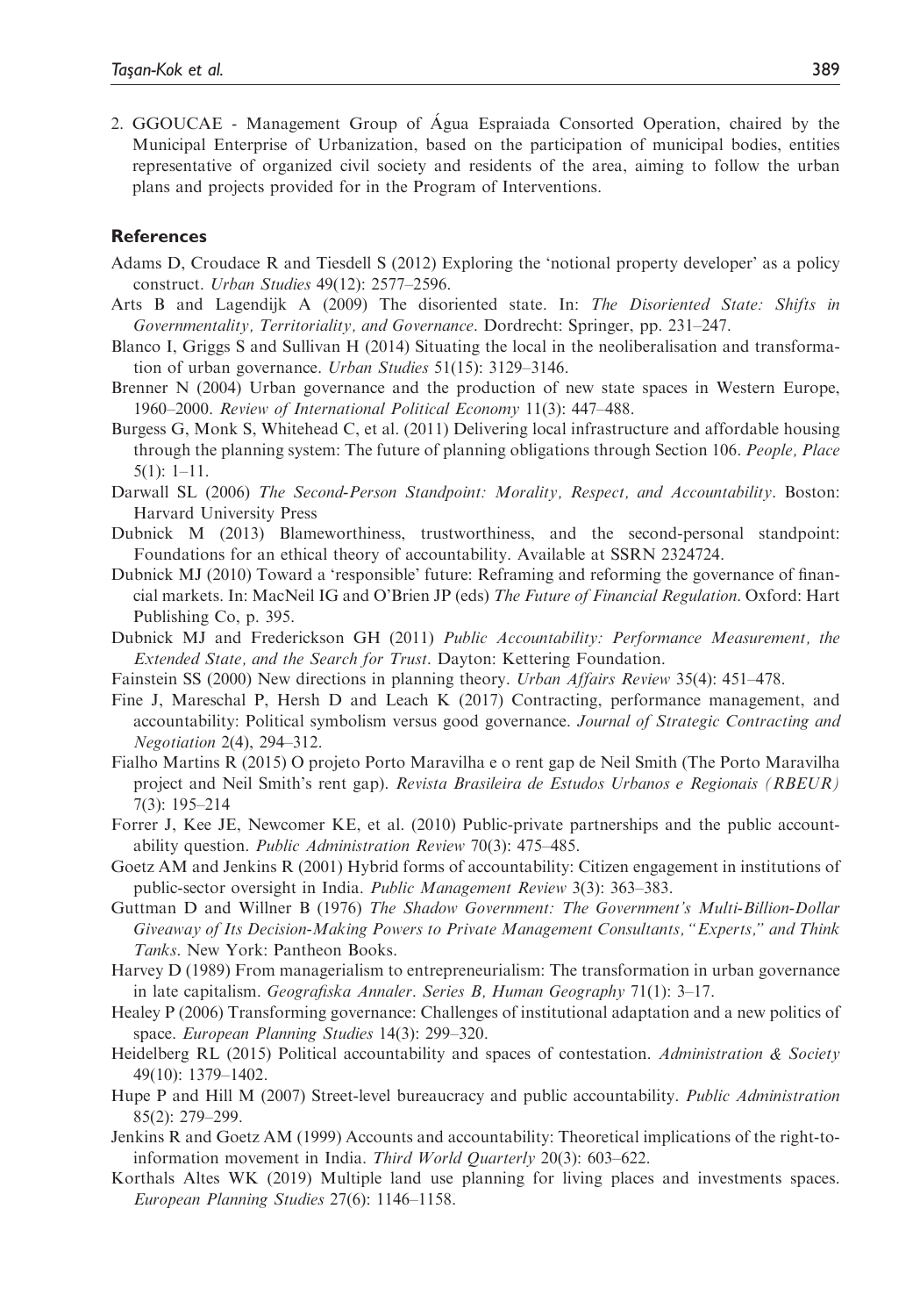- Larsen RK, Osbeck M, Dawkins E, et al. (2018) Hybrid governance in agricultural commodity chains: Insights from implementation of 'no deforestation, no peat, no exploitation' (NDPE) policies in the oil palm industry. Journal of Cleaner Production 183: 544–554.
- Lindberg SI (2013) Mapping accountability: Core concept and subtypes. *International Review of* Administrative Sciences 79(2): 202–226.
- Lloyd M, Peel D and Janssen-Jansen L (2015) Self-build in the UK and Netherlands: Mainstreaming self-development to address housing shortages? *Urban, Planning and Transport Research* 3(1): 19–31.
- Martins MLR and Santos Pereira ALD (2019) Urban regeneration in the Brazilian urban policy agenda. European Planning Studies 27(6): 1129–1145.
- Moore S, Raco M and Clifford B (2018) The 2012 olympic learning legacy agenda—The intentionalities of mobility for a new London model. Urban Geography 39(2): 214–235.
- Needham B (2014) Dutch Land-use Planning: The Principles and the Practice. Surrey: Ashgate.
- Nobre E (2012) Who wins and who loses with the great urban projects? Operação Urbana Consorciada Água Espraiada evaluation in São Paulo. In: Conference paper presented in 15th Seminar Cities, Nations and Regions in Planning History (IPHS). São Paulo: FAUUSP.
- Pattberg P, Widerberg O, Isailovic M, et al. (2014) Mapping and measuring fragmentation in global governance architectures: A framework for analysis. Report R-14/34. Amsterdam: IVM Institute for Environmental Studies (VU).
- Peck J (2013) Explaining (with) Neoliberalism. Territory, Politics, Governance 1(2): 132-157.
- Peel D and Lloyd G (2008) Re-generating learning in the public realm. Public Policy and Administration 23(2): 189–205.
- Pickvance CG (2001) Four varieties of comparative analysis. Journal of Housing and the Built Environment 16(1): 7–28.
- Poulsen B (2009) Competing traditions of governance and dilemmas of administrative accountability: The case of Denmark. Public Administration 87(1): 117–131.
- Raco M (2013) The new contractualism, the privatization of the welfare state, and the barriers to open source planning. Planning Practice & Research 28(1): 45–64.
- Raco M (2014) Delivering flagship projects in an era of regulatory capitalism: State-led privatization and the London Olympics 2012. International Journal of Urban and Regional Research 38(1): 176–197.
- Siemiatycki M (2016) Urban enterpreneurship through transactive planning: The making of Waterfront Toronto. In: Rangan H, Ng MK, Porter L and Chase J (eds) Insurgencies and revolutions: Reflections on John Friedmann's contributions to planning theory and practice. London: Routledge, pp.162–177.
- Siqueira MT (2014) Entre o fundamental e o contingente: Dimensões da gentrificação contemporânea nas operações urbanas em São Paulo [Between the fundamental and the contingent: dimensions of contemporary gentrification in urban operations in São Paulo]. Cadernos Metrópole 16(32): 391-416.
- Swyngedouw E, Moulaert F and Rodriguez A (2002) Neoliberal urbanization in Europe: Large–scale urban development projects and the new urban policy. Antipode 34(3): 542–577.
- Taşan-Kok T and van den Hurk M (2019) Plurality of expert knowledge: public planners' experience with urban contractualism in Amsterdam. In: Raco M and Savini F (Eds) *Planning and knowledge:* How new forms of technocracy are shaping contemporary cities, Bristol: Policy Press, p. 47–52.
- Taşan-Kok T, Atkinson R and Refinetti Martins ML (2019a) Complex planning landscapes: regimes, actors, instruments and discourses of contractual urban development. European Planning Studies 27(6): 1059–1063.
- Taşan-Kok T, van den Hurk M, Ozogul S and Bittencour S (2019b) Changing public accountability mechanisms in the governance of Dutch urban regeneration. *European Planning Studies* 27(6): 1107–1128.
- Urbanismo SP (2017) Minutes of the 3rd Extraordinary Meeting of GGOUCAE (Grupo Gestor da Operação Urbana Consorciada Água Espraiada/Management Group of Água Espraiada Consorted Operation). Available at: [www.prefeitura.sp.gov.br/cidade/secretarias/upload/desenvol](http://www.prefeitura.sp.gov.br/cidade/secretarias/upload/desenvolvimento_urbano/sp_urbanismo/AGUA_ESPRAIADA/2018/GGOUCAE_3a_RE_ata_assinada_2017_12_20.pdf) [vimento\\_urbano/sp\\_urbanismo/AGUA\\_ESPRAIADA/2018/GGOUCAE\\_3a\\_RE\\_ata\\_assinada\\_](http://www.prefeitura.sp.gov.br/cidade/secretarias/upload/desenvolvimento_urbano/sp_urbanismo/AGUA_ESPRAIADA/2018/GGOUCAE_3a_RE_ata_assinada_2017_12_20.pdf) [2017\\_12\\_20.pdf](http://www.prefeitura.sp.gov.br/cidade/secretarias/upload/desenvolvimento_urbano/sp_urbanismo/AGUA_ESPRAIADA/2018/GGOUCAE_3a_RE_ata_assinada_2017_12_20.pdf) (accessed 20 December 2017).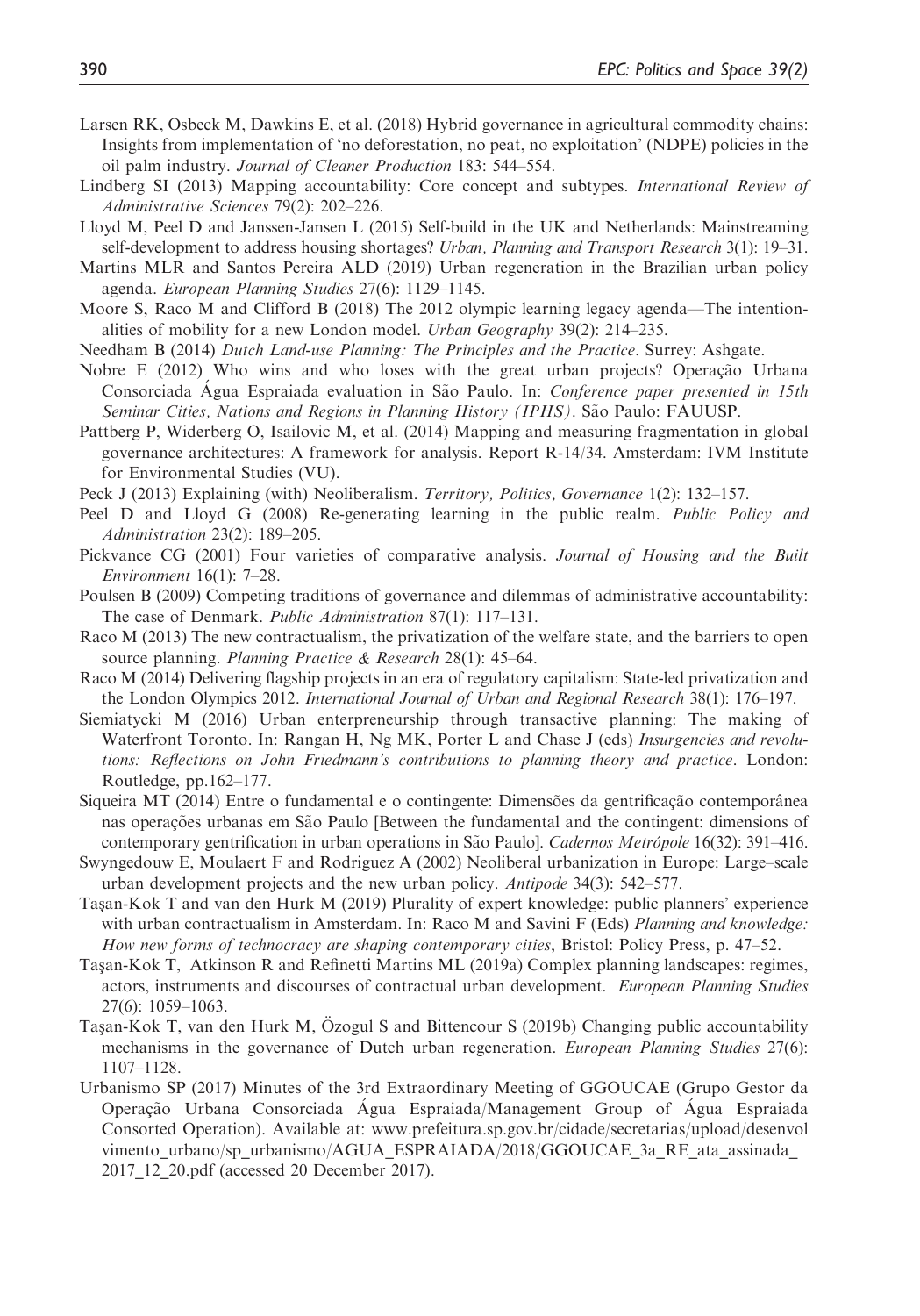- Vancoppenolle D and Verschuere B (2012) The challenges of co-management for public accountability: Lessons from Flemish childcare. In: Pestoff V, Brandsen T and Verschuere B (eds) New Public Governance, Third Sector and Co-production. London: Routledge, pp. 337–388.
- van den Hurk M and Tasan-Kok T (2020) Contractual arrangements and entrepreneurial governance: Flexibility and leeway in urban regeneration projects. Urban Studies, 0042098019894277.
- Verhaeghe P (2012) What About Me? The Struggle for Identity in a Market-Based Society (trans. Jane Hedley-Prole). London: Scribe Publications.

Tuna Tasan-Kok is professor of Urban Governance and Planning in the Department of Geography, Planning and International Development Studies, University of Amsterdam. Her research mainly focuses on urban governance, particularly focusing on entrepreneurial and property-led forms of urban development dynamics, and spatial organisation through social relations. She has been leading and co-leading major international research projects, including the recently completed PARCOUR (Public Accountability to Residents in Contractual Urban Redevelopment), and DIVERCITIES (Governing Urban Diversity: Creating Social Cohesion, Social Mobility and Economic Performance in Today's Hyper-diversified Cities). She recently cocoordinates an Open Research Area Funded project called WHIG (What is Governed in Cities: Residential Investment Landscapes and the Governance and Regulation of Housing Production) in collaboration with UCL (London) and Science-Po (Paris). She has published widely in international peer-reviewed journals, and has been contracted by prestigious academic publishers.

Rob Atkinson is professor of Urban Policy in the Department of Geography and Environmental Management, University of the West of England, Bristol and a member of the Centre for Sustainable Planning and Environments. For the last thirty years he has been involved in research, teaching and policy work related to cities. From an initial focus in the 1980s on British cities his research interests have taken on a much wider European dimension, beginning in the 1990s with a focus on social exclusion and then in the later 1990s a growing interest in spatial development with particular reference to urban areas and their relationship with the wider territory. A key transversal aspect of this work has been a concern with sustainability and the nature of sustainable urban development. In parallel, and closely linked, he has also become increasingly interested in the role of knowledge and how different forms of knowledge are combined with particular reference to urban and spatial policies/projects. He is also editor of the journal - Urban Research and Practice and one of the editors of a book series on European Urban Research published by the Amsterdam based Techne Press.

Maria Lucia Refinetti Martins is professor of Urban Planning in the Faculty of Architecture and Urbanism, University of São Paulo. Her research focuses on public policies mainly on planning and social housing, urban governance, urban law , urban environment, settlements upgrading. She has been leading and co-leading major national and international research projects, including PARCOUR in wich she coordinated the Brazilian team. Other researches: Architecture and environmental quality in cities BR and AR (with UNL-Argentina), Urban boundaries (CYTED, Uruguai), Social housing in the recovery of derelict urban areas (Capes, BR). Member of research and exchange networks with Latin American universities: Uruguay, Argentina, Chile, Colombia and Mexico. She publishes regularly in peer-reviewed journals, books and chapters in collections.